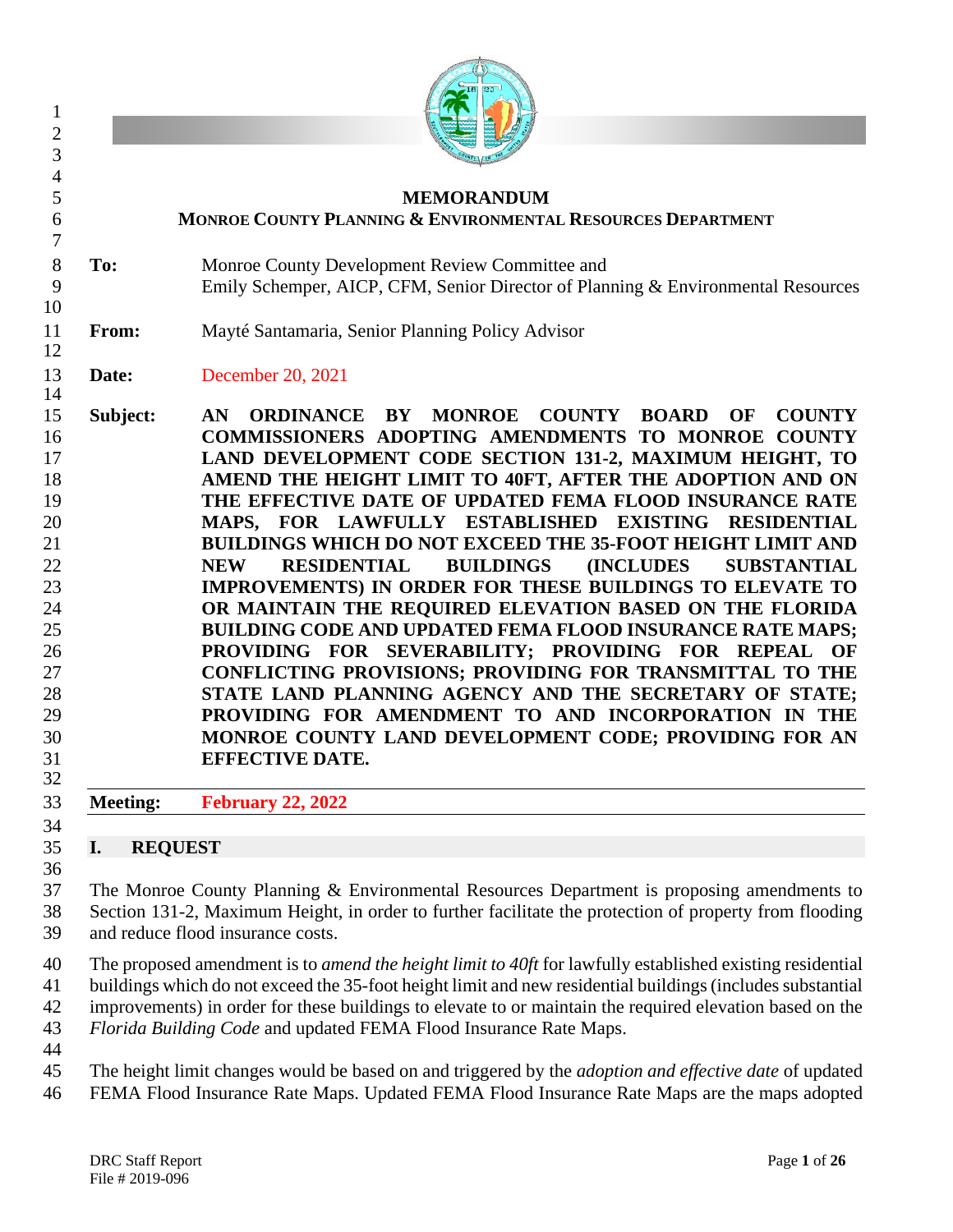subsequent to FEMA Flood Insurance study and the accompanying Flood Insurance Rate Maps, dated

- February 18, 2005 (current FIRMs).
- 

The amendment is proposed to address:

- 1. The vertical datum conversions from the National Geodetic Vertical Datum of 1929 (NGVD29)
- to the North American Vertical Datum of 1988 (NAVD88) with the updated FEMA Flood Insurance Rate Maps. While there is no set conversion factor, as it varies throughout Monroe County, on average there is -1.5 foot conversion.
- 2. The potential for flood zone changes and base flood elevation changes within the updated FEMA Flood Insurance Rate Maps.
- **II. BACKGROUND INFORMATION**

 The National Flood Insurance Program (NFIP) is a federally-subsidized flood damage insurance program administered by the Federal Emergency Management Agency (FEMA). Residents and business owners are eligible to purchase NFIP flood insurance policies in communities that agree to regulate development in special flood hazard areas. These special flood hazard areas are delineated by FEMA on Flood Insurance Rate Maps.

 The NFIP makes federally-backed flood insurance available in those states and communities that agree to adopt and enforce floodplain management ordinances to reduce future flood damage. These regulations must meet or exceed the minimum administrative and technical requirements in the NFIP regulations (44 CFR Part 59 and Part 60). FEMA administers the NFIP and provides technical assistance and training on NFIP requirements and mitigation measures. FEMA also has extensive publications on the NFIP, including detailed guidance on mitigation measures that can minimize or eliminate future flood damages.

 Floodplain management is a community-based effort to prevent or reduce the risk of flooding, resulting in a more resilient community. Per FEMA, meeting NFIP requirements is the most cost-effective way to reduce the flood risk to new buildings and infrastructure. FEMA provides tools and resources to help navigate NFIP requirements and implement higher standards of floodplain management.

 Communities must incorporate NFIP requirements into their zoning codes, subdivision ordinances, and/or building codes or adopt special purpose floodplain management ordinances. The NFIP requirements apply to areas mapped as Special Flood Hazard Areas (SFHA) on Flood Insurance Rate Maps (FIRMs) issued by FEMA. The SFHA is the area that would be flooded by the "base flood" (defined as the flood that has a 1 percent chance of occurring in any given year; also known as the "100- year flood").

- 
- The NFIP requirements include, but are not limited to:
- Elevation of new and substantially improved residential structures above the base flood level.
- Elevation or dry floodproofing (made watertight) of new or substantially improved non-residential structures.
- Prohibition of development in floodways, the central portion of a riverine floodplain needed to carry deeper and faster moving water.
- Additional requirements to protect buildings in coastal areas from the impacts of waves, high velocity, and storm surge.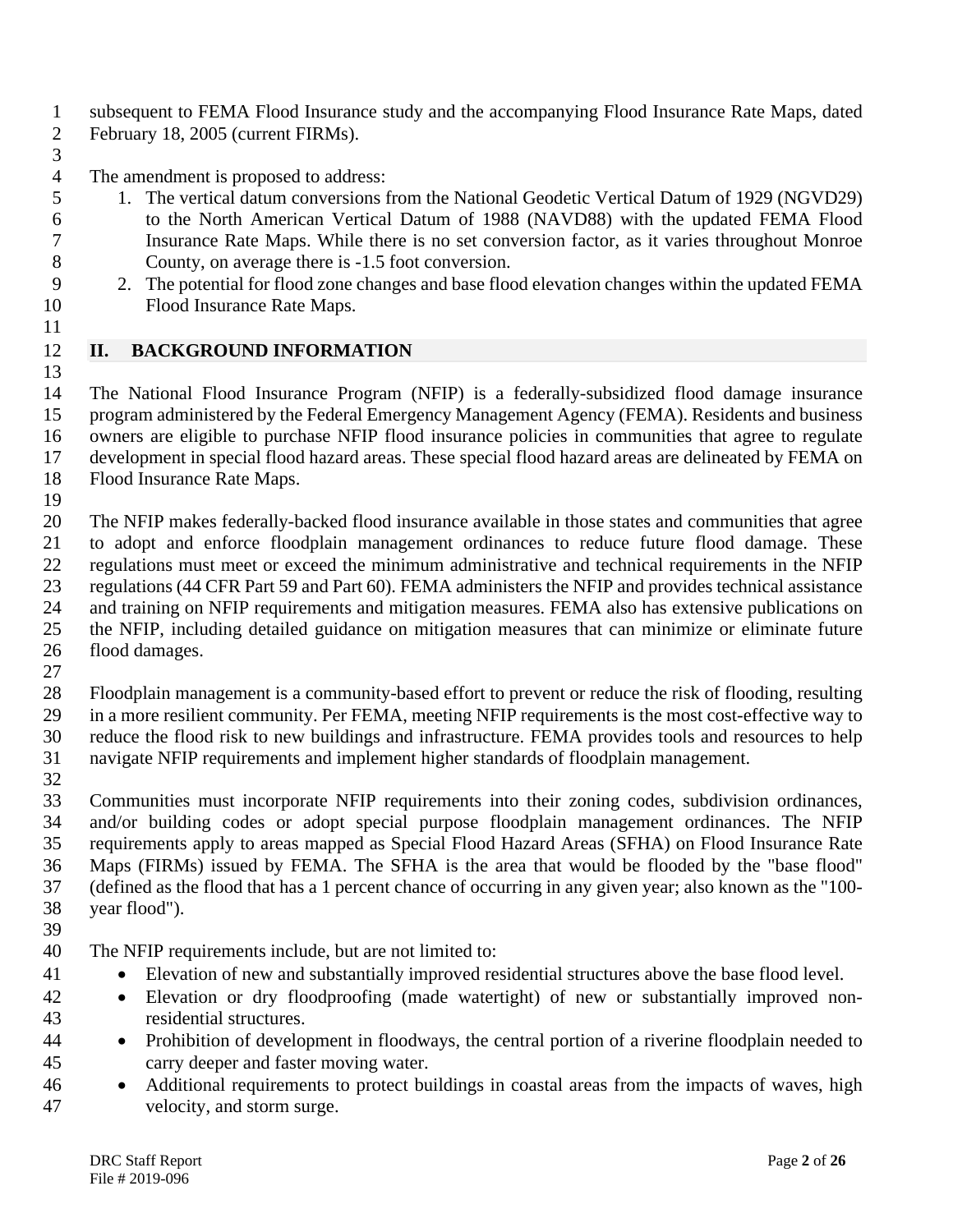FIRMs inform communities about the local flood risk and set minimum floodplain standards for communities to build with safety and resiliency in mind. FIRMs also currently determine the cost of flood insurance and the mandatory purchase requirement. As risks change, insurance premiums also change to reflect those risks, but property owners may be able to reduce premiums if they build their home or business to be safer, higher, and stronger.

 $\frac{7}{8}$  As a note, FEMA is updating the NFIP's risk rating methodology through the implementation of a new pricing 9 methodology called Risk Rating 2.0. FEMA's new methodology for determining NFIP policy premiums incorporates variables to reflect a property's individual flood risk, including the frequency and types of flooding, 10 incorporates variables to reflect a property's individual flood risk, including the frequency and types of flooding,<br>11 such as storm surge, coastal erosion, and heavy rainfall — and the distance to a water source along 11 such as storm surge, coastal erosion, and heavy rainfall — and the distance to a water source along with property<br>12 characteristics, such as elevation and the cost to rebuild. Communities will continue to earn NFIP rat 12 characteristics, such as elevation and the cost to rebuild. Communities will continue to earn NFIP rate discounts<br>13 of 5% - 45% based on the Community Rating System classification, including Monroe County (35% discount 13 of 5% - 45% based on the Community Rating System classification, including Monroe County (35% discount);<br>14 however, since Risk Rating 2.0 does not use flood zones to determine flood risk, the discount will be uniformly 14 however, since Risk Rating 2.0 does not use flood zones to determine flood risk, the discount will be uniformly<br>15 applied to all policies throughout the participating community, regardless of whether the structure is i applied to all policies throughout the participating community, regardless of whether the structure is inside or 16 outside of the Special Flood Hazard Area.

 The Florida Division of Emergency Management (DEM) serves as the State Coordinating Agency of the NFIP to work with Florida's municipalities and counties to administer their local flood damage reduction regulations. The State Floodplain Management Program works to promote and ensure sound land use development in floodplain areas in order to promote the health and safety of the public, minimize loss of life and property, and reduce economic losses caused by flood damages. 

 The State Floodplain Management Office is a unit in the Florida DEM, Bureau of Mitigation. Floodplain Management Specialists work with Florida's communities to help them successfully manage development in flood zones. The State Floodplain Management Office provides/offers technical assistance to improve administration of local floodplain management ordinances and the flood provisions of the *Florida Building Code* and to monitor community performance to ensure compliance with the NFIP development regulations in Special Flood Hazard Areas.

The State Floodplain Management Office also coordinates and collaborates on the following activities:

• Map Modernization and FEMA Risk MAP priorities

\_\_\_\_\_\_\_\_\_\_\_\_\_\_\_\_\_

- Integration of flood-resistant standards into the Florida Building Code
- Coordination with Federal flood mitigation grant programs
- Integration of floodplain management concepts and tasks into multi-jurisdictional local mitigation strategies developed by counties and municipalities
- Participation in maintaining the State Enhanced Hazard Mitigation Plan and planning process
- Consultation with State agencies on state-owned facilities in special flood hazard areas
- Training of local floodplain managers and building officials, in partnership with the Florida Floodplain Managers Association (FFMA)
- Coordination with the Florida Dam Safety Program
- Partnerships with federal, state and local organizations pertinent to floodplain management

# In 2012, State Floodplain Management Office developed a **Model Floodplain Management Ordinance**

 for communities, written explicitly to rely on the flood provisions in the *Florida Building Code*. FEMA approved the **Model Floodplain Management Ordinance** in 2013.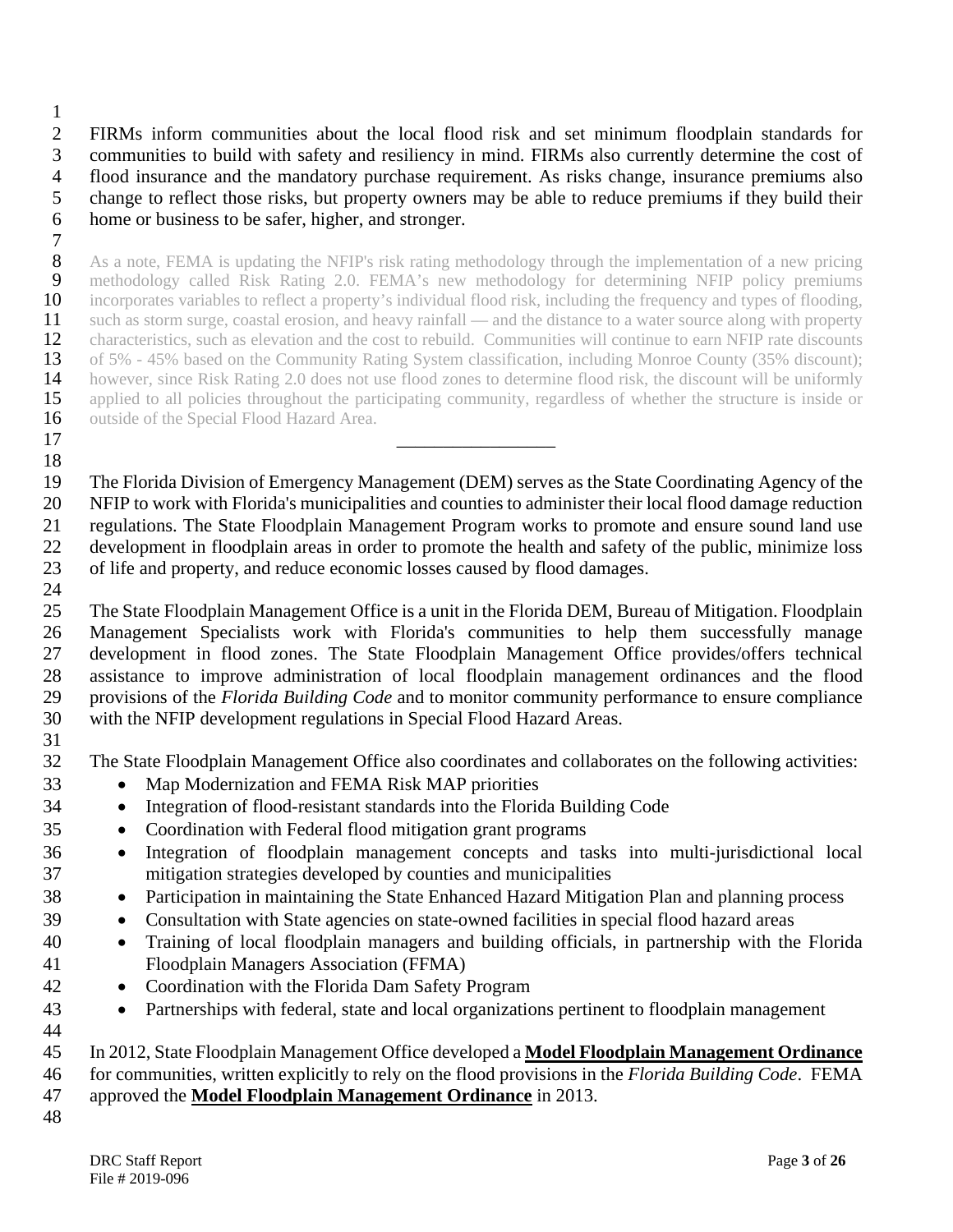Since the 2010 edition, the flood provisions of the *Florida Building Code (FBC)* meet or exceed the minimum NFIP requirements for buildings and structures. Nearly all Florida communities administer local floodplain management ordinances that are written to rely on the *FBC* to meet the NFIP requirements.

- Over the past 10 years, DEM has worked with nearly all of Florida's 468 NFIP communities to transition to the **Model Floodplain Management Ordinance**, providing assistance, to tailor the model as appropriate for each community. At this time, 10 communities, including Monroe County, are still preparing the required amendments to their existing regulations.
- 

 Amendments to the County's Floodplain Management Ordinance (Ch. 122 of the Land Development Code) are necessary to be consistent with FEMA provisions, incorporate DEM's **Model Floodplain Management Ordinance** and to continue to fulfill the NFIP requirements. Additionally, the update will allow the County to continue to meet and improve the requirements and activities of the Community Rating System.

- 
- The Community Rating System (CRS) is a voluntary incentive program that recognizes and encourages 19 communities to establish sound programs that recognize and encourage floodplain management<br>20 activities that *exceed* the minimum NFIP requirements. By conducting mitigation and outreach activities activities that *exceed* the minimum NFIP requirements. By conducting mitigation and outreach activities that increase safety and resilience, including CRS credits for regulating to higher standards, communities can earn credits and discounts (up to 45 percent within the Special Flood Hazard Area) on flood insurance premiums for property owners.
- 

 In CRS communities, flood insurance premium rates are discounted to reflect the reduced flood risk resulting from the community's efforts that address the three goals of the program:

- 1. Reduce and avoid flood damage to insurable property
- 2. Strengthen and support the insurance aspects of the National Flood Insurance Program
- 3. Foster comprehensive floodplain management
- A community accrues points to improve its CRS Class rating and receive increasingly higher discounts.

 The CRS uses a Class rating system that is similar to fire insurance rating to determine flood insurance premium reductions for residents. CRS Classes are rated from 9 to 1. Today, most communities enter the program at a CRS Class 9 or Class 8 rating, which entitles residents in Special Flood Hazard Areas (SFHAs) to a 5% discount on their flood insurance premiums for a Class 9 or a 10% discount for Class 8. As a community engages in additional mitigation activities, its residents become eligible for increased NFIP policy premium discounts. Each CRS Class improvement produces a 5% greater discount on flood insurance premiums for properties in the SFHA. CRS Class changes occur on April 1 and October 1 of each year.

 Monroe County has achieved a Class 3 rating in the CRS that provides a 35% discount on flood insurance premium and in April 2022, will increase annual savings to flood insurance for 14,400 policyholders in unincorporated Monroe County to \$7.5 million dollars annually. This is an annual average savings per policyholder of \$522. Cumulatively to date, Monroe County has saved policyholders over \$24 million.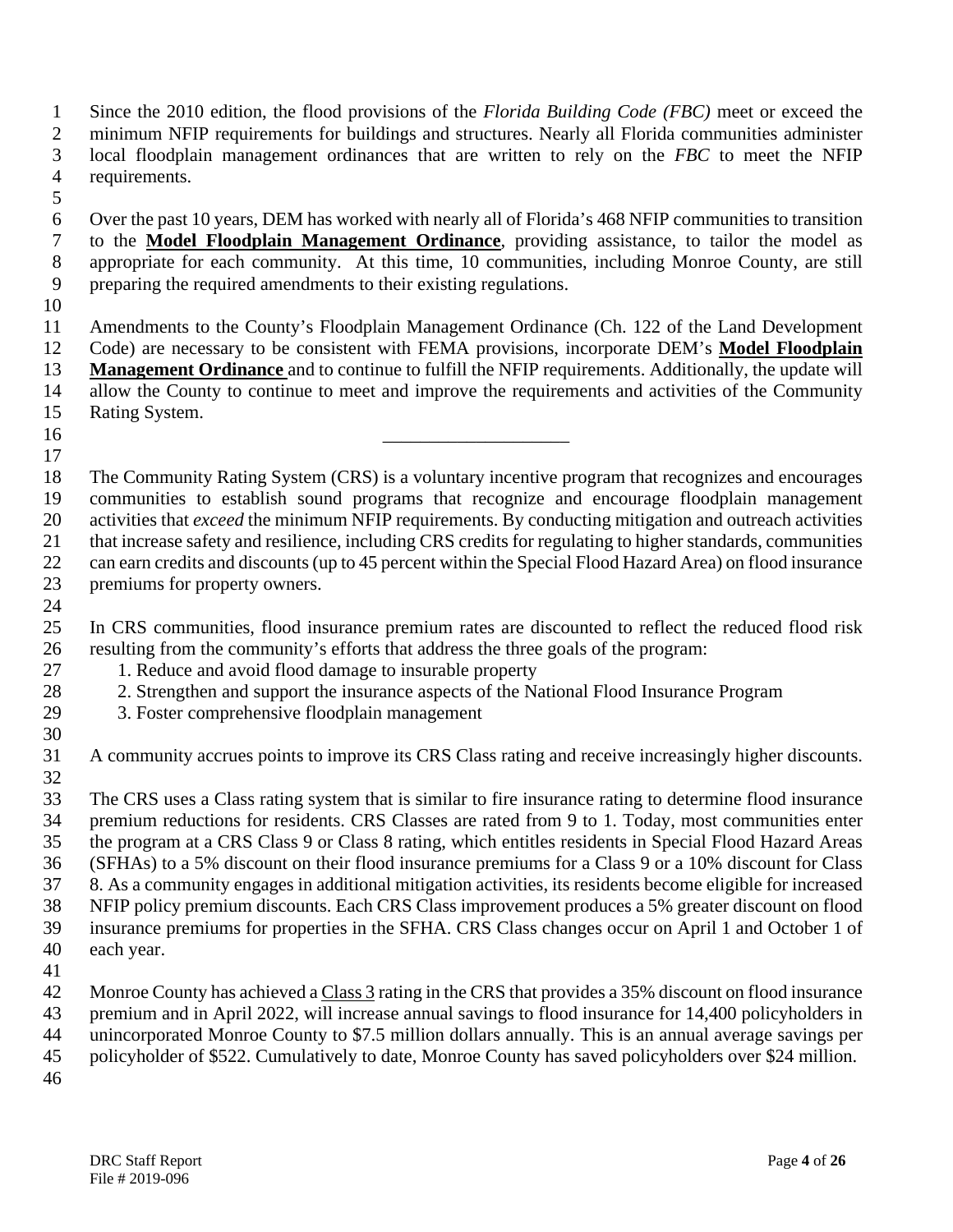| Year                                       | <b>CRS Class/%Discount</b> | <b>Avg Savings</b><br><b>NFIP Policy</b> | <b>Total Savings</b><br>Annual | <b>Cumulative Savings</b> |  |
|--------------------------------------------|----------------------------|------------------------------------------|--------------------------------|---------------------------|--|
|                                            | 10/1/2017 Class 6/20%      | \$233                                    | \$3,629,670                    | \$3,629,670               |  |
|                                            | 10/1/2018 Class 5/25%      | \$350                                    | \$5,135,345                    | \$8,765,015               |  |
|                                            | 10/1/2019 Class 5/25%      | \$350                                    | \$5,135,345                    | \$13,900,360              |  |
|                                            | 10/1/2020 Class 5/25%      | \$350                                    | \$5,135,245                    | \$19,035,605              |  |
|                                            | 10/1/2021 Class 5/25%      | \$373*                                   | \$5,393,148                    | \$24,428,753              |  |
| 10/2/2021-3/31/2022 (6 months) Class 5/25% |                            | \$373                                    | \$2,696,574                    | \$27,125,327              |  |
| <b>GRAND TOTAL</b>                         |                            |                                          |                                |                           |  |
|                                            |                            |                                          |                                |                           |  |
| PROJECTED ANNUAL SAVINGS                   |                            |                                          |                                |                           |  |
| 4/1/2022-3/31/2023                         | CRS Class 3/35%            | \$522                                    | \$7,542,268                    | \$34,667,595              |  |

\*Increase due to increase cost of NFIP Policies.

\_\_\_\_\_\_\_\_\_\_\_\_\_\_\_\_\_\_\_\_

 Class 5 or better communities go through the full verification process every 3 years, and Monroe County's next verification is anticipated in 2023. For CRS purposes, FEMA and the FEMA CRS contractor (ISO/Verisk) rely on DEM to advise whether local regulations are compliant. It is critical for DEM to deem the County's Floodplain Management Ordinance compliant in the future.

## **FEMA Flood Maps**

 

 On December 27, 2019, FEMA issued Preliminary Flood Insurance Rate Maps (FIRMs) and a Flood Insurance Study (FIS) report for Monroe County, Florida. The preliminary FIRMs were released after a multi-year study of Monroe County's coastal flood risks. The current County FIRMs are based on 30- plus-year-old studies.

 The Preliminary FIRMs can be viewed here: [https://www.monroecounty-fl.gov/1151/New-Preliminary-](https://www.monroecounty-fl.gov/1151/New-Preliminary-Coastal-Flood-Maps)[Coastal-Flood-Maps.](https://www.monroecounty-fl.gov/1151/New-Preliminary-Coastal-Flood-Maps)

 Coastal Flood Maps, otherwise known as Flood Insurance Rate Maps (FIRMs) are used to determine the minimum elevation needed for construction to reduce the chances of flooding, as well as construction methods required in certain zones.

 The County hired a consultant, Woods Hole Group, to analyze how flood risks are changing in Unincorporated Monroe County based on the FEMA provided studies using updated information and the best available science and technology.

 During the week of January 27, 2020, FEMA held Community meetings throughout the Florida Keys, offering the public an opportunity to view and comment in person on the proposed preliminary FIRMs. Following this, Monroe County, through its consultant, examined the maps and the accompanying Flood Insurance Studies.

The consultant, Woods Hole Group, completed a review of FEMA's December 2019 RiskMap study for

 Monroe County. The review identified the following primary areas of concern identified with FEMA's Risk Map study:

- 1) Storm Climatology and Selection for Florida Keys,
- 2) Statistical Analysis of Storm Sets, Low-Frequency Water Levels and Waves,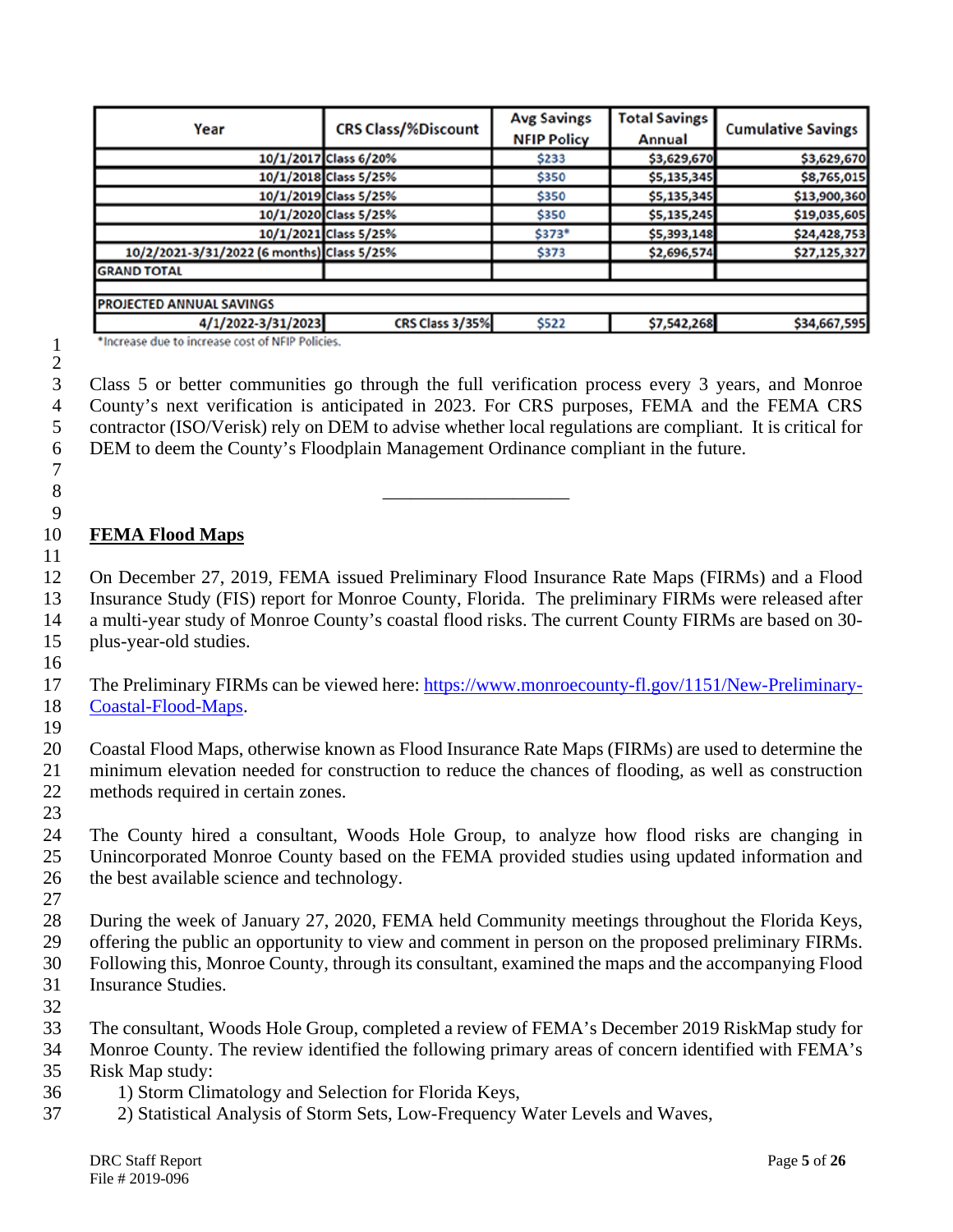- 3) Wave Model Validation,
- 4) Hydrodynamic/Wave Model Mesh Resolution,
- 5) Hydrodynamic/Wave Model Parameterization of Reefs, and
- 6) Number and Location of Coastal Transects.

 These areas of concern were identified because of (a) the use of a non-standard approach, (b) inconsistencies in methodology with other FEMA Coastal Risk Map studies, (c) discrepancies between the study's documentation and the analyses, or (d) errors made in the analysis.

- Information on the consultant's review can accessed here: [https://www.monroecounty-fl.gov/1151/New-](https://www.monroecounty-fl.gov/1151/New-Preliminary-Coastal-Flood-Maps)[Preliminary-Coastal-Flood-Maps.](https://www.monroecounty-fl.gov/1151/New-Preliminary-Coastal-Flood-Maps)
- 

 FEMA issued the required notices in the Federal Register and local newspapers for the FIRMs and a Flood Insurance Study (FIS) report for Monroe County, FL. The 90-day appeal period for Monroe County commenced on March 19, 2021 and ended on June 17, 2021.

 Monroe County submitted its appeal of the preliminary FEMA Flood Insurance Rate Maps and Flood Insurance Study on June 11, 2021. The appeal is ongoing.

Once FEMA reviews and processes all appeals, the agency will issue a Letter of Final Determination

(LFD) and publish the final FIRMS. The County anticipates the appeal process may take until December

- 2022 to complete and, if necessary, the Scientific Resolution Panel may process may take until 2024 to
- complete.

| <b>APPEAL PROCESS</b><br><b>TIMELINE</b><br>(approximated) |                         | <b>MAP</b><br><b>ADOPTION</b> |                         |   |            |                                                         |                       |                               |
|------------------------------------------------------------|-------------------------|-------------------------------|-------------------------|---|------------|---------------------------------------------------------|-----------------------|-------------------------------|
| <b>APPEAL</b>                                              | May<br>2021<br>(Starts) | April<br>2022<br>(Ends)       | <b>December</b><br>2022 |   |            |                                                         |                       |                               |
|                                                            |                         |                               |                         |   |            | <b>SRP PROCESS</b><br><b>TIMELINE</b><br>(approximated) |                       | <b>MAP</b><br><b>ADOPTION</b> |
|                                                            |                         |                               |                         | õ | <b>SRP</b> | June<br>2022<br>(Starts)                                | May<br>2023<br>(Ends) | <b>January</b><br>2024        |

 

 The County anticipates the Final FIRMs will most likely become effective sometime in 2022-2024. **When FEMA issues a Letter of Final Determination (LFD), which is a letter to the County that the updated FIRM will become effective in 6 months, the County must formally adopt the FIRMs and** 

 **must adopt a compliant floodplain management ordinance by the map effective date to remain a participant in good standing in the NFIP.**

 Along with the adoption of the Final FIRMs, the County will need make updates to both the Comprehensive Plan and Land Development Code and Code or Ordinances to adopt and implement the maps and ensure compliance with the DEM Model Floodplain Ordinance. **The County must begin processing County amendments to the Comprehensive Plan and Land Development Code in advance, due to the County's public noticing and meeting requirements as well as the required State review and approval process for Areas of Critical State Concerns, to meet the 6-month deadline.**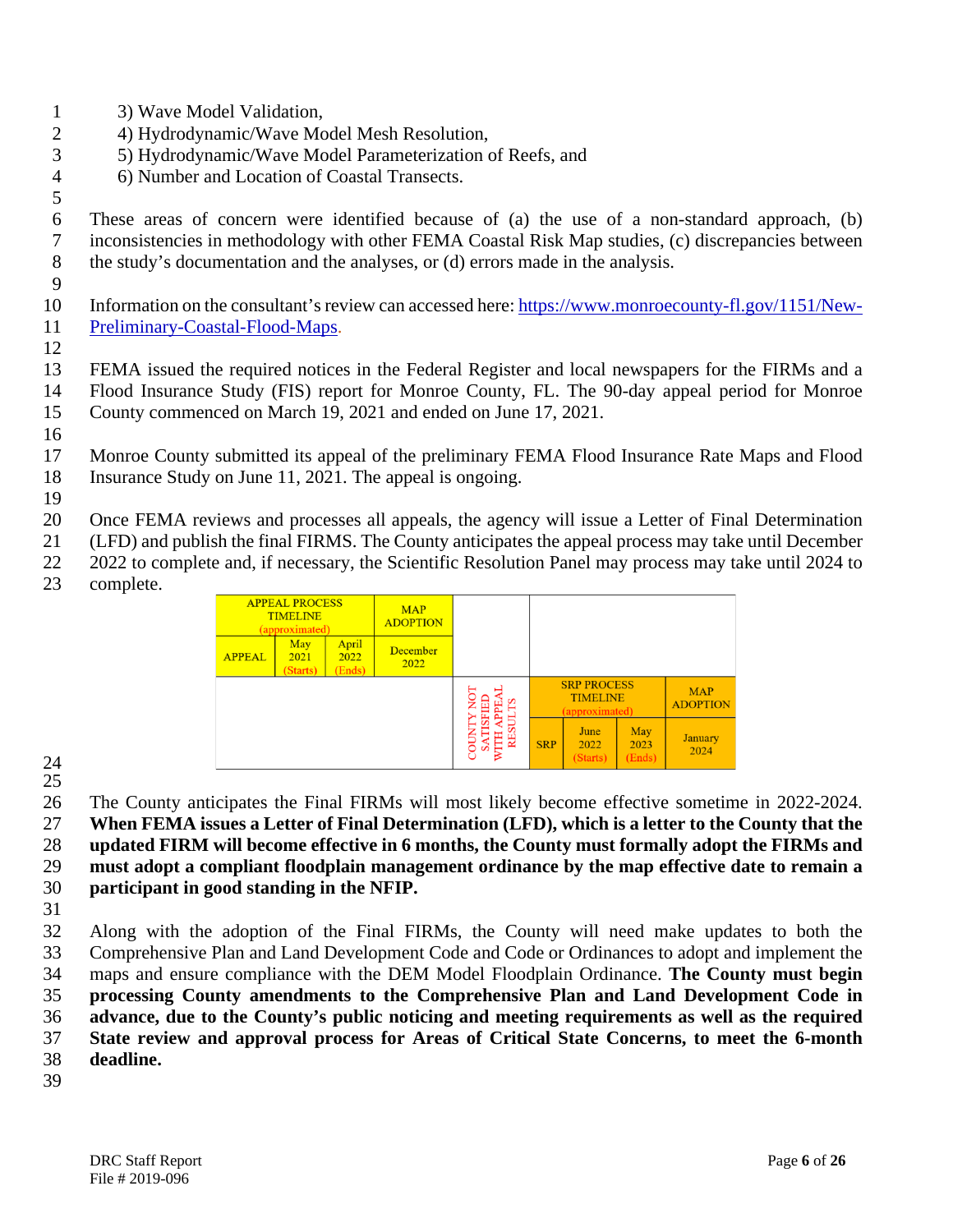permits; establish what a finished floor elevation needs to be and determine building and site design requirements to reduce future risk of flooding. New lender requirements may go into effect along with flood insurance requirements, as well as changes in flood insurance rates as a result of map changes. **It should be noted that the County's proposed amendments to Ch. 122 of the Land Development Code (the County's Floodplain Management Ordinance) do not "automatically adopt" any revised FIS and/or FIRMs when FEMA issues the Final effective products. The County will have to take legislative action when the LFD is issued to formally adopt the FIRMs, FIS and any necessary amendments to ensure a compliant floodplain management ordinance.** In summary, the County is proposing the following connected amendments: 14 • Update Land Development Code Chapter 122 to be consistent with the State of Florida (DEM) Model Floodplain Management Ordinance, include updated FEMA policies, explicitly to rely on the flood provisions in the *Florida Building Code* and to eliminate obsolete or unnecessary regulations. 18 o Amendments does not include any updated FIRM maps. Maintains the 2005 FIRMs.<br>19 o Amendments to Land Development Code Chapter 122 are critical for DEM to deem 19 o Amendments to Land Development Code Chapter 122 are critical for DEM to deem the<br>20 county's Floodplain Management Ordinance compliant with NFIP requirements and for County's Floodplain Management Ordinance compliant with NFIP requirements and for 21 the County's next CRS verification. • Update Code of Ordinances Chapter 6 to be consistent with the *Florida Building Code* and adopt amendments for local higher floodplain standards, including: 24 o Shifting local higher floodplain standards from Chapter 122 to Chapter 6 (for example:<br>25 299SF downstairs enclosure limitation and foundation requirements [anchoring to rock]). 299SF downstairs enclosure limitation and foundation requirements [anchoring to rock]). 26 o Including technical amendments to the *Florida Building Code* for additional local higher<br>27 code for example: elevation certificate requirements). floodplain standards (for example: elevation certificate requirements). 28 o Amendments to Code of Ordinances Chapter 6 are critical for DEM to deem the County's<br>29 Floodplain Management Ordinance compliant with NFIP requirement and for the Floodplain Management Ordinance compliant with NFIP requirement and for the County's next CRS verification. 31 • Amend the Comprehensive Plan and Land Development Code to provide for an increase to the maximum height of residential buildings, which would be available on the adoption and effective date of updated FEMA Flood Insurance Rate Maps. 34 o The County is considering a maximum height limit of 40 feet (exception of up to a maximum of five (5) feet above the 35-foot height limit) in order to elevate to or maintain maximum of five (5) feet above the 35-foot height limit) in order to elevate to or maintain the required elevation based on the *Florida Building Code,* (exception of up to a maximum of five (5) feet above the 35-foot height limit). Exception shall not result in a new building or a substantially improved building or a lawfully existing building to exceed a maximum height of 40 feet. 40 o Amendment intended to address additional difference in elevation due to a change in the updated FIRMs requiring the use of North American Vertical Datum of 1988 or NAVD88 updated FIRMs requiring the use of North American Vertical Datum of 1988 or NAVD88 (on average there is -1.5 foot conversion), potential increased base flood elevation requirements with the updated FIRM maps, and changes in construction requirements based on revised base flood elevations. • Amend Land Development Code Chapter 138 to require applicants to submit plan revisions to prior to permit issuance, demonstrating full compliance with the current *Florida Building Code*  and the updated FIRM maps, for permits requiring an ROGO/NROGO allocation.

Additionally, when the Final FIRMs are effective, the County will use the FIRMs to review building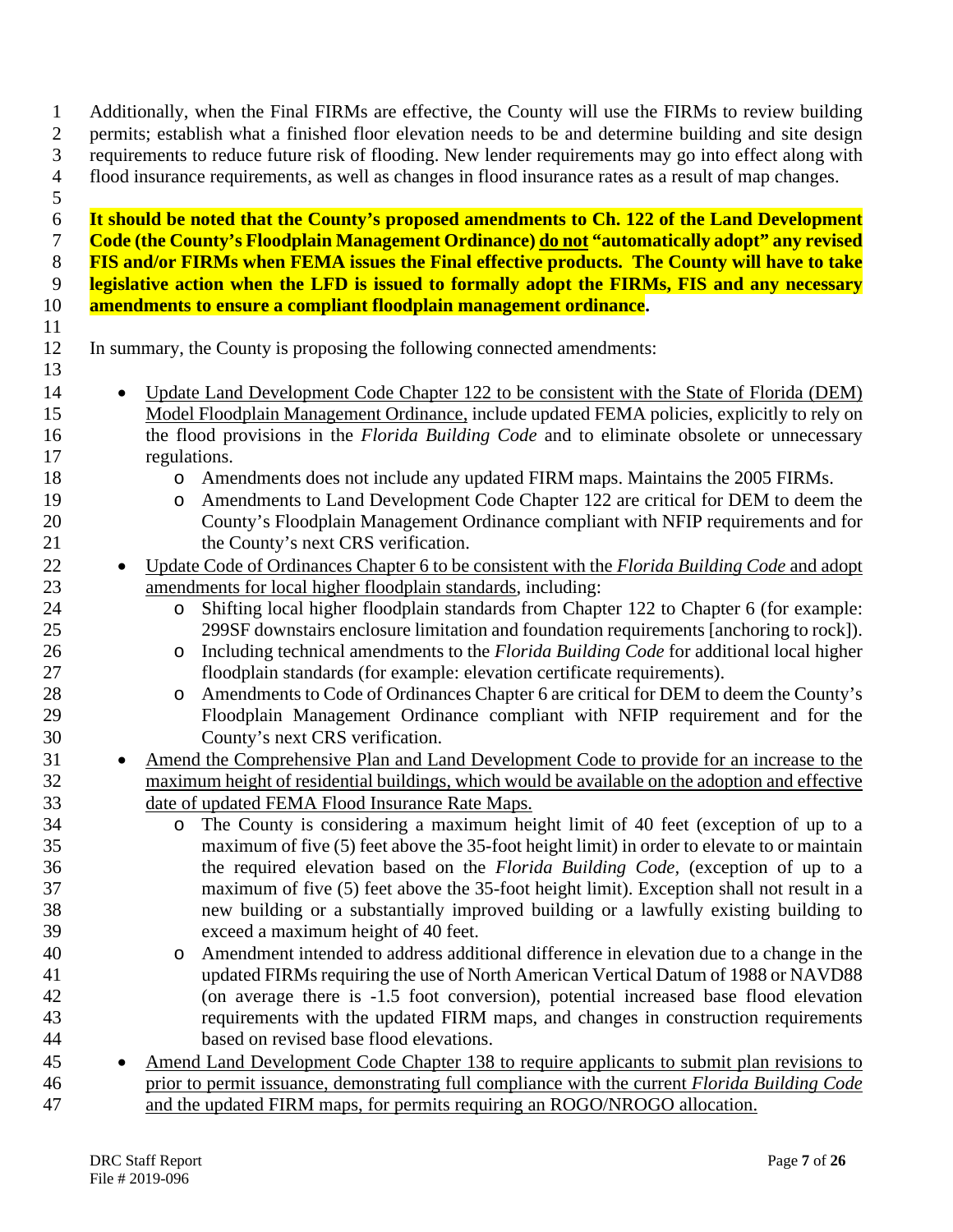1 o Establishing that all applications in or entering into the ROGO system on or after the<br>2 effective date of the updated FIRMs, shall have the application scores reevaluated and effective date of the updated FIRMs, shall have the application scores reevaluated and updated based on the updated FIRMs.

 **The subject of this staff report is the proposed amendment to Monroe County Land Development Code Section 131-2, Maximum Height, to amend the height limit to 40ft for lawfully established existing residential buildings which do not exceed the 35-foot height limit and new residential buildings (includes substantial improvements) in order for these buildings to elevate to or maintain the required elevation based on the Florida Building Code. The amendment is based on and will be triggered by the adoption and effective date of updated FEMA Flood Insurance Rate Maps. Updated FEMA Flood Insurance Rate Maps are the maps adopted subsequent to FEMA Flood Insurance study and the accompanying Flood Insurance Rate Maps, dated February 18, 2005 (current FIRMs).**

\_\_\_\_\_\_\_\_\_\_\_\_\_\_\_\_\_\_\_\_\_\_\_\_\_\_\_\_\_

- The amendment is proposed to address:
- 1. The **vertical datum conversions** from the National Geodetic Vertical Datum of 1929 (NGVD29)
- to the North American Vertical Datum of 1988 (NAVD88) with the updated FEMA Flood Insurance Rate Maps. While there is no set conversion factor, as it varies throughout Monroe County, on average there is -1.5 foot conversion.



- 
- 2. The potential for **flood zone changes and base flood elevation changes** within the updated FEMA Flood Insurance Rate Maps, including the new boundary for the *Limit of Moderate Wave Action* (LiMWA) with the requirement that properties within the boundary be built to VE Zone construction standards.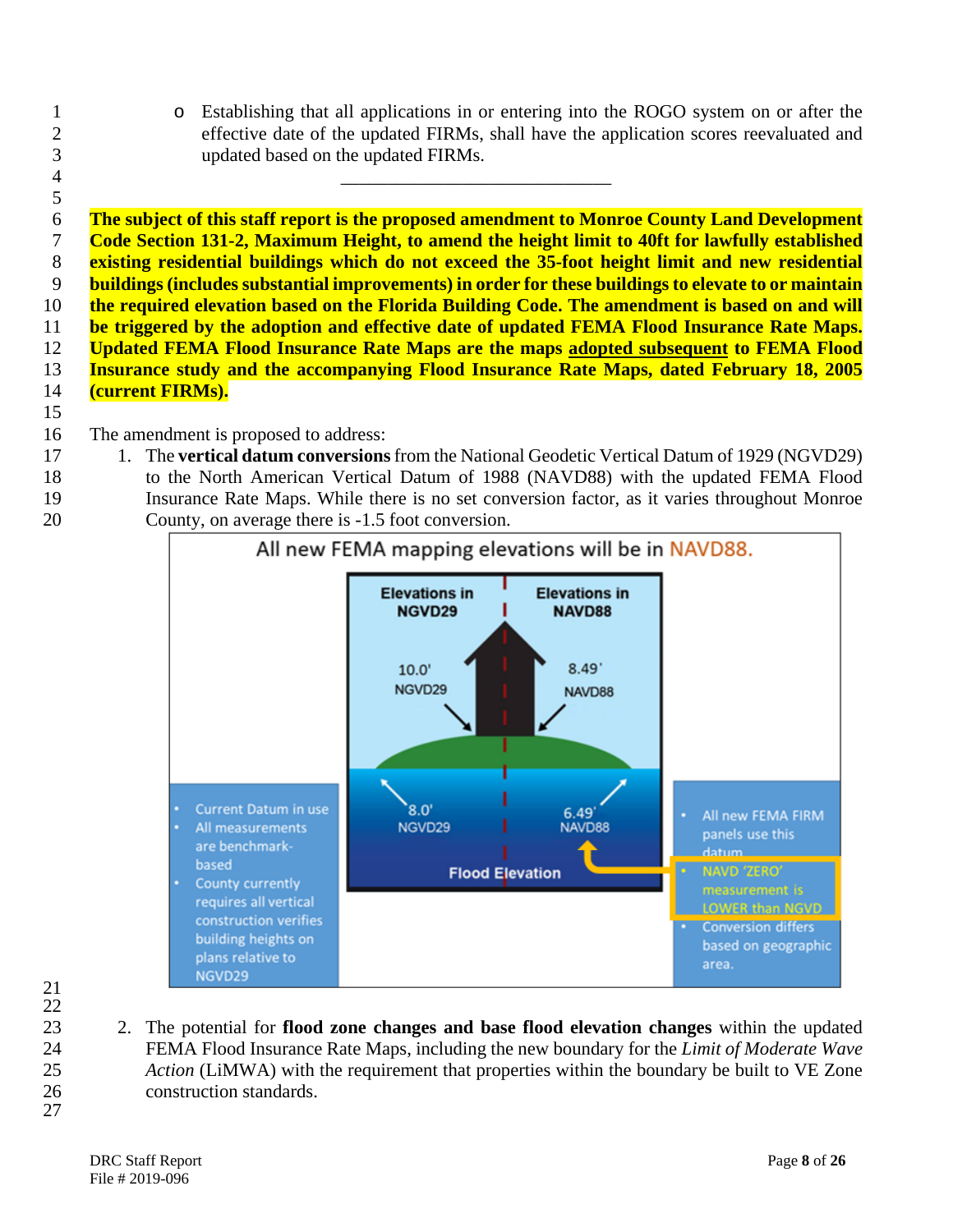#### *Examples: Note, LIMWA = black-and-white hashed line with triangles*



 $\frac{1}{2}$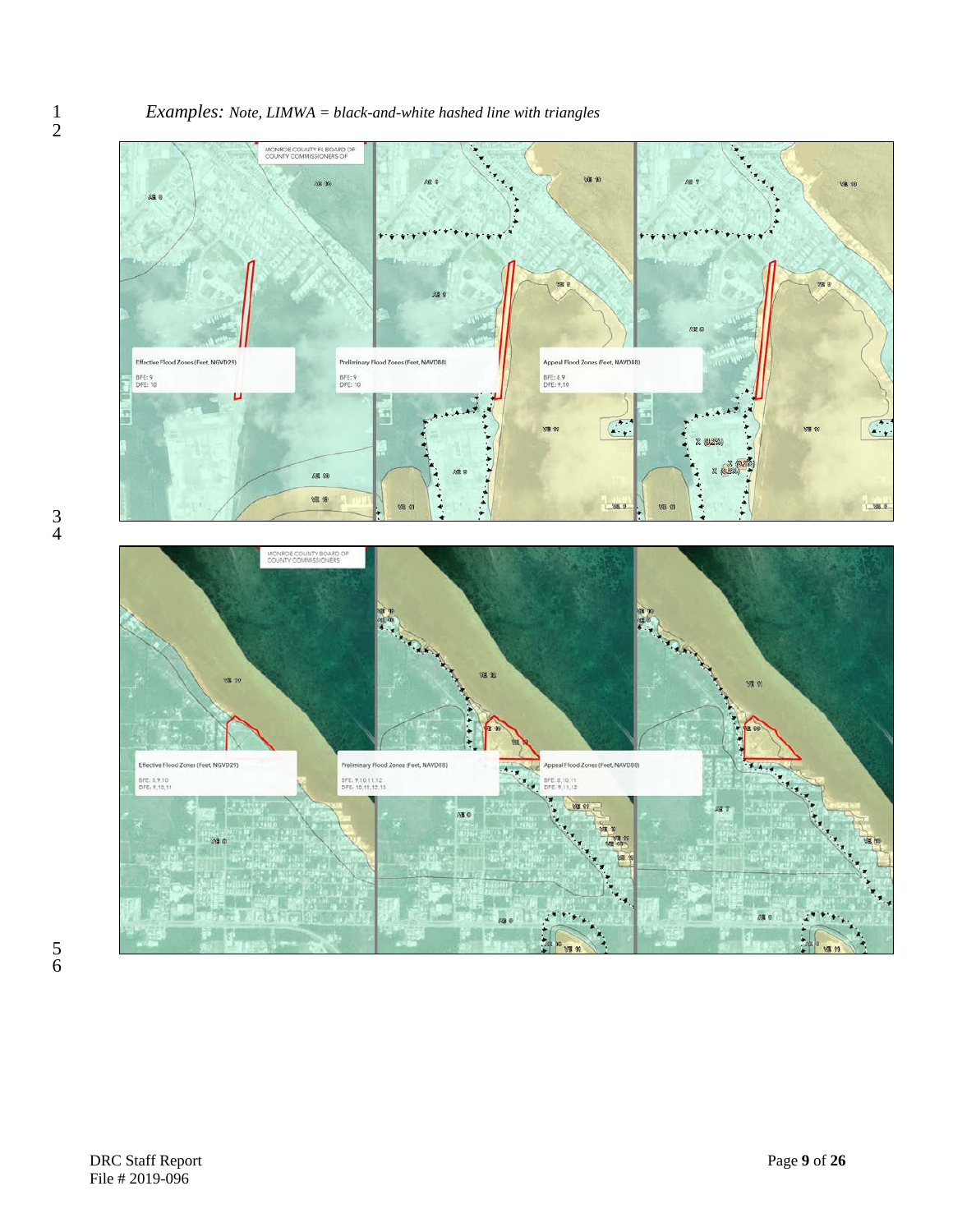

  $\frac{4}{5}$ 

7 On September 10, 2017, Hurricane Irma made landfall near Cudjoe Key as a Category 4 Hurricane with<br>8 maximum sustained winds of 130 mph and flooding occurred in various neighborhoods. Hurricane Irma 8 maximum sustained winds of 130 mph and flooding occurred in various neighborhoods. Hurricane Irma<br>9 caused significant damage throughout the Florida Kevs, particularly to structures built prior to the caused significant damage throughout the Florida Keys, particularly to structures built prior to the upgraded Florida Building Code adopted after Hurricane Andrew, to non-elevated structures and to mobile homes.

 To provide additional protection to residents that reside in mobile homes in flood hazard areas, reduce the repeated impacts by flooding, and enhance public health, safety and welfare, the County already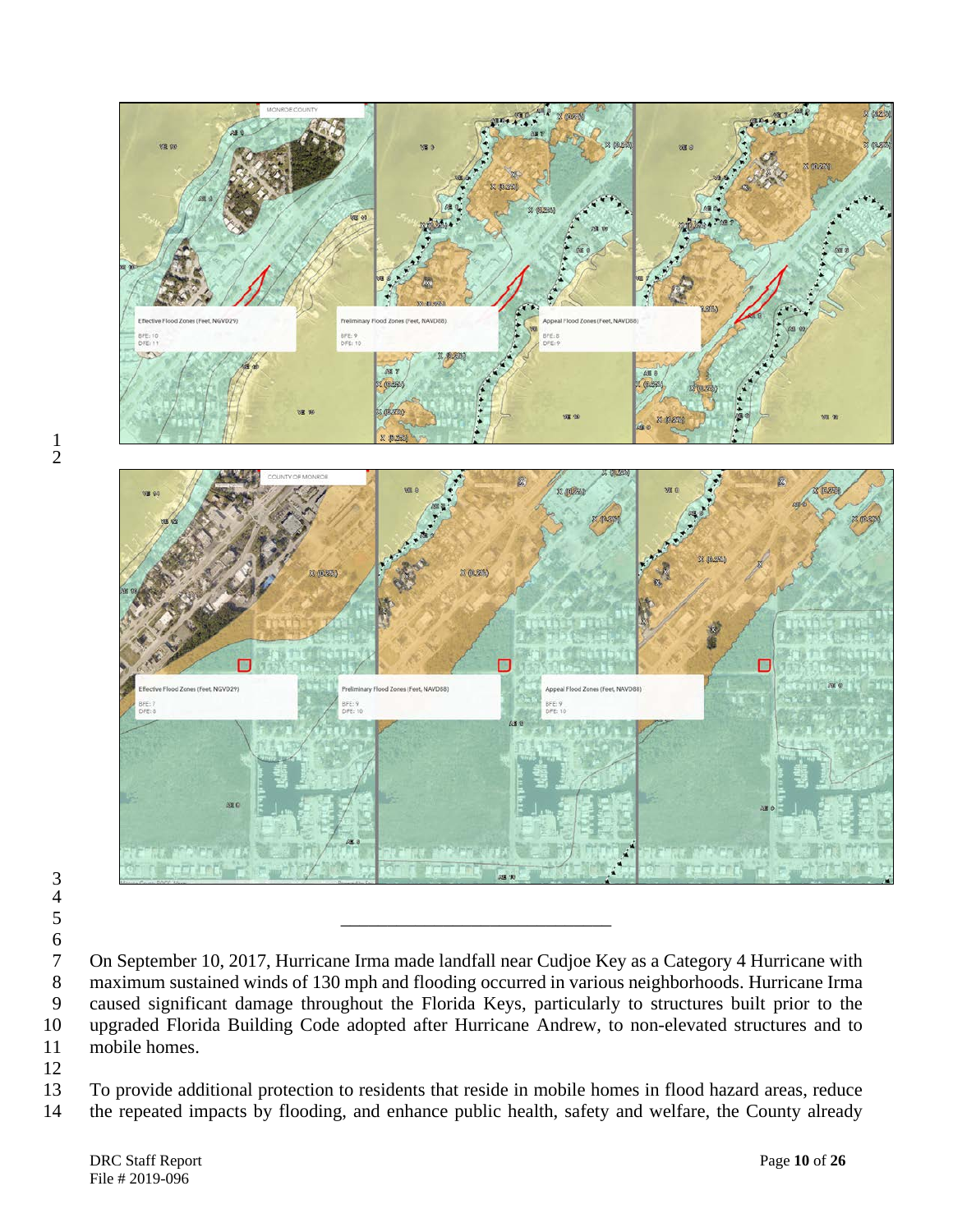adopted an amendment to eliminate the ability for a mobile home to be placed at an elevation below base flood elevation.

 Further, the County has embarked on proactively assisting property owners with voluntary elevations through FEMA funded grant programs. Property owners may self-fund improvements to their homes to 6 elevate above base flood levels and there may be additional funding opportunities with the County<br>7 participating in several grant programs to provide for the mitigation of flood risks, such as: participating in several grant programs to provide for the mitigation of flood risks, such as:

- FEMA Hazard Mitigation Grant Program (HMGP) for mitigation measures
- Flood Mitigation Assistance (FMA) Grant Program to reduce or eliminate the long-term risk of flood damage
- 
- 11 Rebuild Florida Program to demo, repair, reconstruct and elevate primary homes

 When participating in some of these grant programs for elevation projects, the Florida Division of Emergency Management (DEM) is encouraging at least three feet above Base Flood Elevation (a 3-foot freeboard for residential buildings and structures). The grant scope of work reviews and the County's ongoing efforts to utilize these grant programs, including the additional elevation, further facilitates reducing the risk of future damage, hardship, loss, or flood damage within the community.

**HEIGHT**: In unincorporated Monroe County, height and grade are defined as follows:

\_\_\_\_\_\_\_\_\_\_\_\_\_\_\_\_\_\_\_\_\_\_\_\_\_\_\_\_\_

 **HEIGHT** *means the vertical distance between grade and the highest part of any structure, including mechanical equipment, but excluding the following: chimneys; spires and/or steeples on structures used for institutional and/or public uses only; radio and/or television antenna, flagpoles; solar apparatus; utility poles and/or transmission towers; and certain antenna supporting structures with attached antenna and/or collocations as permitted in Chapter 146. However, in no event shall any of the exclusions enumerated in this definition be construed to permit any habitable or usable space to exceed the applicable height limitations. In the case of airport districts, the height limitations therein shall be absolute and the exclusions enumerated in this definition shall not apply.* 

 **GRADE** *means the highest natural elevation of the ground surface, prior to construction, next to the proposed walls of a structure, or the crown or curb of the nearest road directly adjacent to the structure, whichever is higher. To confirm the natural elevation of the ground surface, prior to construction, the county shall utilize the Light Detection and Ranging (LiDAR) dataset for Monroe County prepared in 2007 and other best available data, including, but not limited to, pre- construction boundary surveys with elevations, pre-construction topographic surveys, elevation certificates and/or other optical remote sensing data.*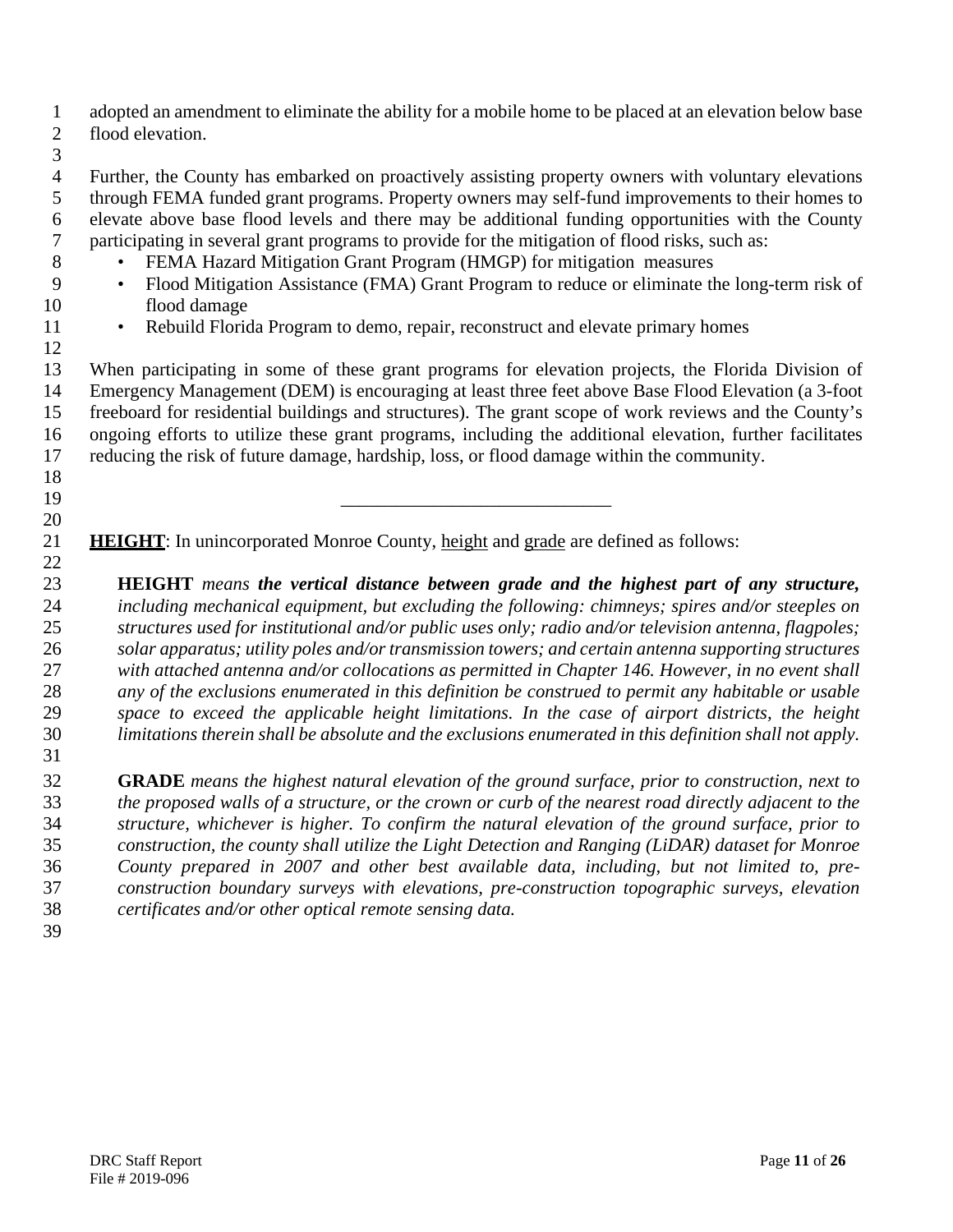# Example scenario of amendment:



 Note, the Florida Legislature adopted Chapter 2021-201, Laws of Florida (HB 401), which became effective on July 1, 2021. This law amended Section 163.3202(5)(a), F.S., specifying that certain land development regulations relating to *building design elements* may not be applied to a single-family or two-family dwelling. "Building design elements" is defined as the external building color; the type or style of exterior cladding material; the style or material of roof structures or porches; the exterior nonstructural architectural ornamentation; the location or architectural styling of windows or doors; the location or orientation of the garage; *the number and type of rooms; and the interior layout of rooms*. The term does not include the **height,** bulk, orientation, or location of a dwelling on a zoning lot; or the use of buffering or screening to minimize potential adverse physical or visual impacts or to protect the privacy of neighbors.

\_\_\_\_\_\_\_\_\_\_\_\_\_\_\_\_\_\_\_\_\_\_\_\_\_\_\_\_\_

 

# 

#### **Community Meeting and Public Participation**

\_\_\_\_\_\_\_\_\_\_\_\_\_\_\_\_\_\_\_\_\_\_\_\_\_\_\_\_\_

 In accordance with LDC Section 102-159(b)(3), a Community Meeting was held on December 2, 2021, at 5:05pm, to provide for public input. There were six (6) attendees and five (5) County staff members. In general, the comments provided for the proposed amendment, are summarized below:

- Question regarding substantial improvements and the scenario/types of improvements that required elevation to the new design flood.
- Concerns regarding requiring 3ft of freeboard and this requiring a substantial number of properties to be reviewed for substantial improvement/substantial damage concerns.
- Question of how the 35% insurance discount, derived from CRS participation, is applied.
- 26 Question regarding the establishment of buoyancy calculation requirements for swimming pools.
- Question regarding the 299ft enclosure limit.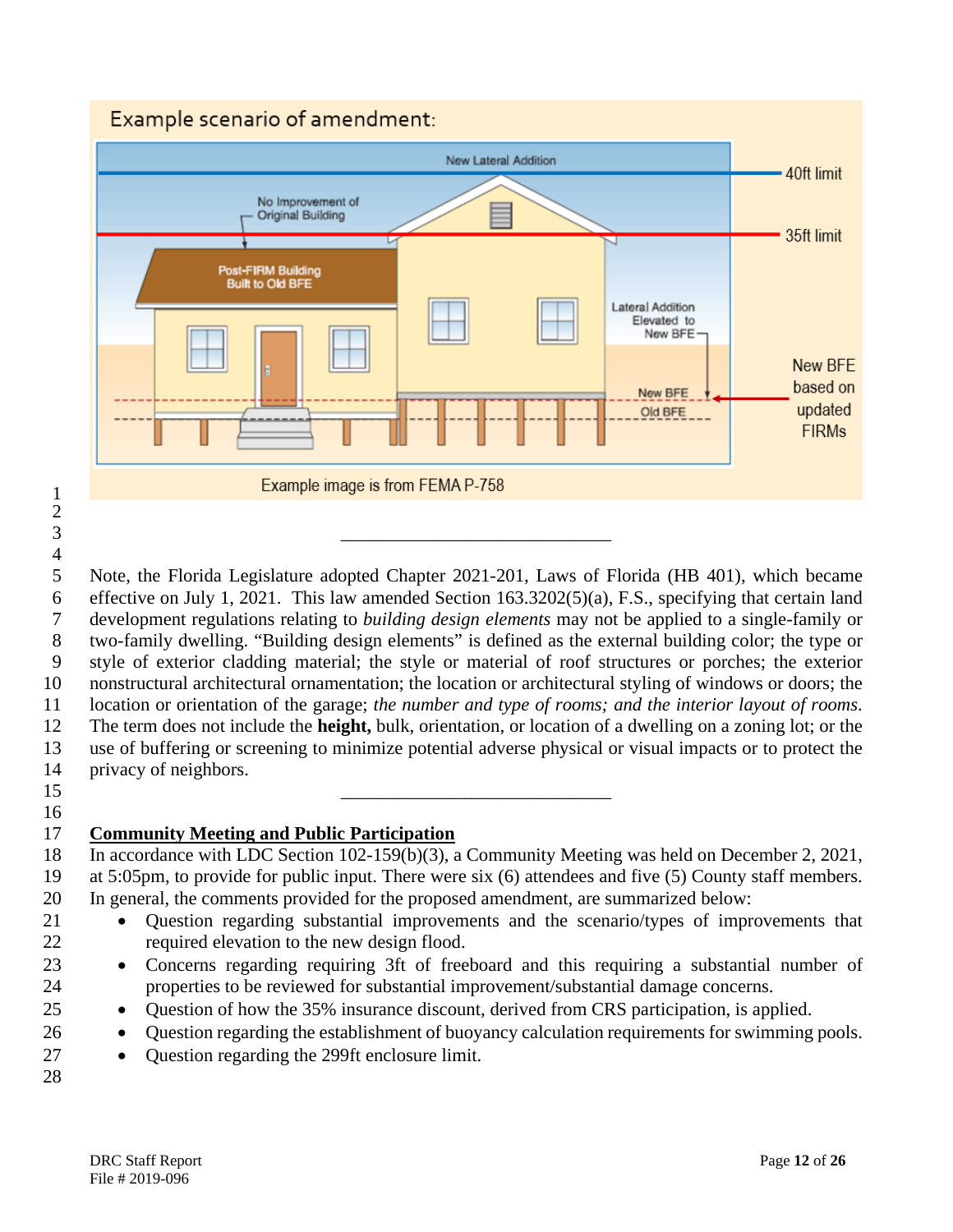| 1<br>2<br>3        | A supplemental Community Meeting was held on January 20, 2022, at 3:00pm, to provide for public<br>input. There were six (6) attendees and five (5) County staff members. In general, the comments provided<br>for the proposed amendment, are summarized below: |
|--------------------|------------------------------------------------------------------------------------------------------------------------------------------------------------------------------------------------------------------------------------------------------------------|
| $\overline{4}$     |                                                                                                                                                                                                                                                                  |
| 5                  |                                                                                                                                                                                                                                                                  |
| 6                  |                                                                                                                                                                                                                                                                  |
| $\tau$             |                                                                                                                                                                                                                                                                  |
| $8\,$              | A second supplemental Community Meeting was held on February 3, 2022, at 5:05pm, to provide for                                                                                                                                                                  |
| 9                  | public input. There were six (6) attendees and five (5) County staff members. In general, the comments                                                                                                                                                           |
| 10                 | provided for the proposed amendment, are summarized below:                                                                                                                                                                                                       |
| 11                 |                                                                                                                                                                                                                                                                  |
| 12                 |                                                                                                                                                                                                                                                                  |
| 13                 |                                                                                                                                                                                                                                                                  |
| 14                 |                                                                                                                                                                                                                                                                  |
| 15<br>16<br>17     | <b>Development Review Committee and Public Input</b><br>The Development Review Committee considered the proposed amendment at a regular meeting on<br>and received public input. In general, the comments provided for the proposed                              |
| 18                 | amendment, are summarized below:                                                                                                                                                                                                                                 |
| 19                 |                                                                                                                                                                                                                                                                  |
| 20                 |                                                                                                                                                                                                                                                                  |
| 21                 |                                                                                                                                                                                                                                                                  |
| 22                 |                                                                                                                                                                                                                                                                  |
| 23                 |                                                                                                                                                                                                                                                                  |
| 24                 | <b>Planning Commission and Public Input</b>                                                                                                                                                                                                                      |
| 25<br>26<br>$27\,$ | The Planning Commission considered the proposed amendment at a regular meeting<br>on________________________, provided for public input and recommended ____________________.                                                                                    |
| 28<br>29           | <b>Previous County Action</b>                                                                                                                                                                                                                                    |
| 30                 | On September 27, 2017, the Board of County Commissioners adopted Ordinance 016-2017, amending                                                                                                                                                                    |
| 31<br>32           | Monroe County Comprehensive Plan Policy 101.5.30 to include the definition of height; and creating<br>Policies 101.5.32 and 101.5.33 to provide certain exceptions to the height limit in order to protect                                                       |
| 33                 | property from flooding and reduce flood insurance costs by establishing standards when a structure can                                                                                                                                                           |
| 34                 | elevate above FEMA base flood elevation (BFE) and including a maximum height limit (40ft for                                                                                                                                                                     |
| 35                 | lawfully existing buildings to voluntarily elevate up to three (3) feet above FEMA BFE and 38ft for new                                                                                                                                                          |
| 36                 | (new construction or substantially improved) buildings to voluntarily elevate up to three (3) feet above                                                                                                                                                         |
| 37                 | FEMA BFE).                                                                                                                                                                                                                                                       |
| 38                 |                                                                                                                                                                                                                                                                  |
| 39                 | On September 27, 2017, the Board of County Commissioners adopted Ordinance 017-2017, amending                                                                                                                                                                    |
| 40                 | Monroe County Land Development Code Section 101-1 to create definitions related to flood protection                                                                                                                                                              |
| 41                 | height exceptions; and amending Section 131-2 to provide certain exceptions to the height limit in order                                                                                                                                                         |
| 42                 | to protect property from flooding and reduce flood insurance costs by establishing standards when a                                                                                                                                                              |
| 43                 | structure can elevate above FEMA base flood elevation (BFE) and including a maximum height limit                                                                                                                                                                 |
| 44                 | (40ft for lawfully existing buildings to voluntarily elevate up to three (3) feet above FEMA BFE and                                                                                                                                                             |
| 45                 | 38ft for new (new construction or substantially improved) buildings to voluntarily elevate up to three (3)                                                                                                                                                       |
| 46<br>47           | feet above FEMA BFE).                                                                                                                                                                                                                                            |
|                    |                                                                                                                                                                                                                                                                  |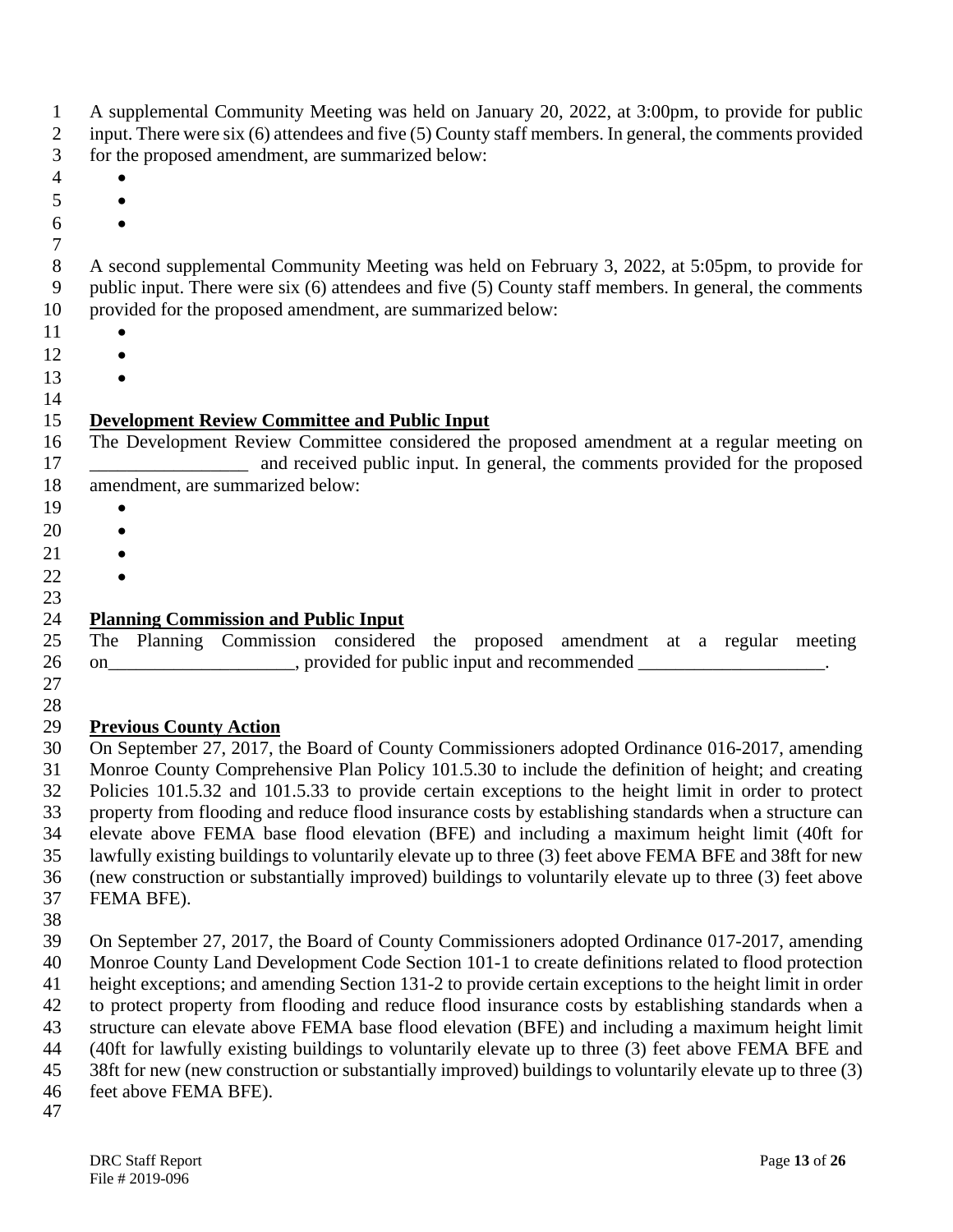# 

#### **III. PROPOSED LAND DEVELOPMENT CODE AMENDMENTS**

3 Proposed Amendments are shown with deletions stricken through and additions are underlined.

## **Sec. 131-2. Maximum Height.**

 No structure or building shall be developed that exceeds a maximum height of 35 feet. Exceptions will be allowed for chimneys; spires and/or steeples on structures used for institutional and/or public uses 8 only; radio and/or television antenna; flagpoles; solar apparatus; utility poles and/or transmission towers; and certain antenna supporting structures with attached antenna and/or collocations as permitted in chapter 146. Exceptions will be allowed for flood protection as specifically permitted in Policies 101.5.32 and 101.5.33, and within Ocean Reef as provided in Comprehensive Plan Policy 101.5.31 and restated in subsection (a) below. However, in no event shall any of the exclusions enumerated in this section be construed to permit any habitable or usable space to exceed the maximum height limitation, except as specifically permitted in Policies 101.5.31, 101.5.32 and 101.5.33. In the case of airport districts, the height limitations there in shall be absolute and the exclusions enumerated in this section shall not apply.

- (a) Within the Ocean Reef master planned community which is gated, isolated and inaccessible to the surrounding community, and has a distinct community character, buildings may include non-habitable architectural decorative features (such as finials, railings, widow's walk, parapets) that exceed the 35-foot height limit in Policy 101.5.30, but such features shall not exceed 5 feet above the building's roof-line. This exception shall not result in a building together with any architectural decorative feature with a height that would exceed 40 feet.
- In addition, within the Ocean Reef gated master planned community, upon evidence submitted 24 that the proposed building height has been approved by the master association, Ocean Reef Community Association Inc., pursuant to its building regulations and restrictions, buildings containing multifamily residential, transient, and/or nonresidential uses may be developed or redeveloped to a total maximum building height of 60 feet, provided the buildings are limited to four habitable floors. Such development on property owned by Ocean Reef Club, Inc. shall not be required to provide evidence it has been approved by the master association, based on its exemption from master association review under the Ocean Reef gated master planned community's governing documents.
- (b) As provided in Policy 101.5.32, buildings voluntarily elevated to meet or exceed the FEMA Base Flood Elevation (BFE) may exceed the 35-foot height limit as follows:
- (1) For NEW single family (detached dwelling unit) and multi-family (attached dwelling unit) buildings which are voluntarily elevated to exceed the building's minimum required BFE, an exception of a maximum of three (3) feet above the 35-foot height limit may be permitted. The amount of the height exception shall be no greater than the amount of voluntary elevation above BFE. In no event shall a new building exceed 38 feet in height or two (2) habitable floors. The space below the lowest habitable floor of an elevated structure shall be limited to a maximum of 299 square feet of enclosed floor area and shall be used exclusively for parking of vehicles, elevators, limited storage and/or building access purposes. This exception shall apply to the substantial improvement of buildings, whether voluntary or not.
- (2) For lawfully established EXISTING (detached and attached dwelling unit) buildings which do not exceed the 35-foot height limit and are voluntarily retrofitted to meet and/or exceed the building's minimum required BFE, an exception of a maximum of five (5) feet above the 35-foot height limit may be permitted. The amount of the height exception shall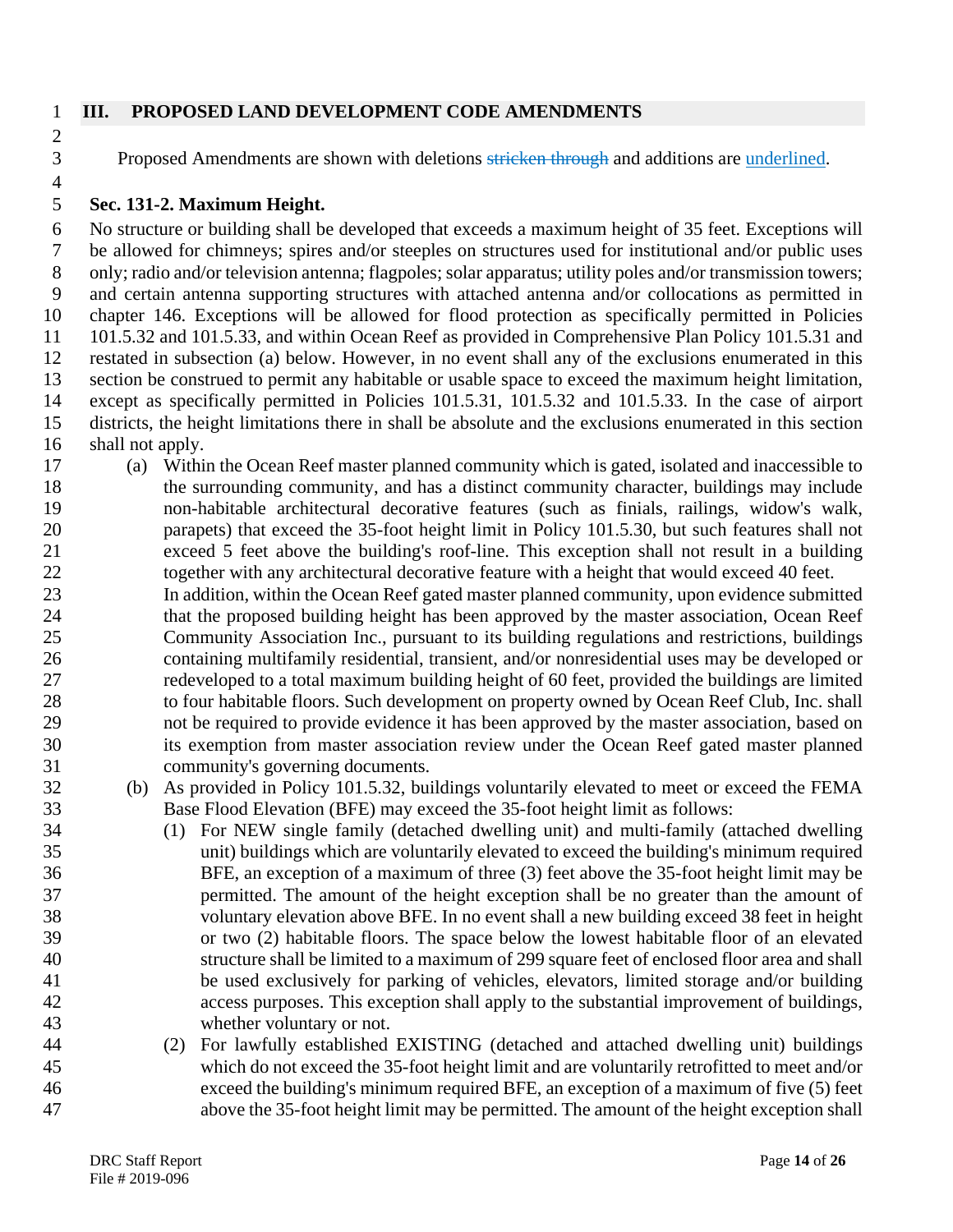| 1              | be no greater than the distance necessary to elevate the building to meet BFE plus up to                                                                                               |
|----------------|----------------------------------------------------------------------------------------------------------------------------------------------------------------------------------------|
| $\overline{c}$ | three (3) feet of voluntary elevation above BFE. In no event shall an existing building be                                                                                             |
| $\mathfrak{Z}$ | elevated to exceed a total building height of 40 feet.                                                                                                                                 |
| $\overline{4}$ | No exception shall result in a total building height that exceeds 40 feet.<br>(3)                                                                                                      |
| 5              | Buildings not being elevated to at least meet the required FEMA BFE are not eligible for<br>(4)                                                                                        |
| 6              | this exception.                                                                                                                                                                        |
| 7              | As provided in Policy 101.5.32, after the adoption and on the effective date of updated FEMA<br>(c)                                                                                    |
| 8              | Flood Insurance Rate Maps (FIRMs), residential buildings elevated to meet or exceed the                                                                                                |
| 9              | FEMA Base Flood Elevation (BFE) may exceed the 35-foot height limit as follows:                                                                                                        |
| 10             | (1) Lawfully established existing residential buildings which do not exceed the 35-foot height                                                                                         |
| 11             | limit and new residential buildings (includes substantial improvements) located within                                                                                                 |
| 12             | the Special Flood Hazard Area, shall have a maximum height limit of 40 feet in order to                                                                                                |
| 13             | elevate to or maintain the required elevation based on the Florida Building Code, as                                                                                                   |
| 14             | specified in R322.2.1 and R322.3.2 (elevation requirements).                                                                                                                           |
| 15             | a. In no event shall a new residential building exceed 40 feet in height.                                                                                                              |
| 16             | b. Additions to lawfully established existing residential buildings that are substantial                                                                                               |
| 17             | improvements shall have a maximum height limit of 40 feet in order to elevate the                                                                                                      |
| 18             | addition to the Florida Building Code required flood elevation.                                                                                                                        |
| 19             | c. Additions to lawfully established existing residential buildings that are not substantial                                                                                           |
| 20             | improvements shall have a maximum height limit of 40 feet, if the addition meets the                                                                                                   |
| 21             | Florida Building Code flood elevation requirements in R322.2.1 and R322.3.2, the                                                                                                       |
| 22             | remaining lawfully established existing building shall not receive the flood height                                                                                                    |
| 23             | exception of 40 feet.                                                                                                                                                                  |
| 24             | d. Any portion of the building that meets the required flood elevation of the updated                                                                                                  |
| 25             | FEMA FIRMs shall be given a height limit of 40 feet.                                                                                                                                   |
| 26             | (2) The updated FEMA Flood Insurance Rate Maps are the maps adopted subsequent to FEMA                                                                                                 |
| 27             | Flood Insurance study and the accompanying Flood Insurance Rate Maps, dated February                                                                                                   |
| 28             | 18, 2005.                                                                                                                                                                              |
| 29             | (3) The total building height shall not exceed 40 feet. Buildings not elevated to or maintaining                                                                                       |
| $30\,$         | the required elevation based on the <i>Florida Building Code</i> , are not eligible to use the                                                                                         |
| 31             | height limit within this subsection.                                                                                                                                                   |
| 32             | (de) As provided in Policy 101.5.33, lawfully established EXISTING multi-family (attached                                                                                              |
| 33             | dwelling unit) buildings which exceed the 35-foot height limit may be repaired, improved,                                                                                              |
| 34             | redeveloped and/or elevated to meet the required FEMA BFE provided the building does not                                                                                               |
| 35             | exceed a total maximum building height of 40 feet, and the building is limited to the existing                                                                                         |
| 36             | lawfully established intensity, floor area, building envelope (floor to floor height), density and                                                                                     |
| 37             | type of use. A Flood Protection Height Exception of a maximum of five (5) feet may be                                                                                                  |
| 38<br>39       | permitted to meet the building's minimum required FEMA BFE. The amount of the exception<br>shall be no greater than the amount of elevation necessary to meet BFE. Buildings not being |
| 40             | elevated to at least meet the required FEMA BFE are not eligible for this exception.                                                                                                   |
| 41             | (ed) As provided in Policy 101.5.33, for lawfully established EXISTING multi-family (attached                                                                                          |
| 42             | dwelling unit) buildings which exceed the 35-foot height limit that are proposed to exceed a                                                                                           |
| 43             | total height of 40 feet, a public hearing before the Planning Commission and Board of County                                                                                           |
| 44             | Commissioners to review and specify the maximum approved height shall be required prior to                                                                                             |
| 45             | issuance of any county permit or development approval. The Planning Commission shall                                                                                                   |
| 46             | provide a recommendation to the BOCC on the maximum height of a building. The BOCC                                                                                                     |
| 47             | shall adopt a resolution specifying the maximum approved height.                                                                                                                       |
|                |                                                                                                                                                                                        |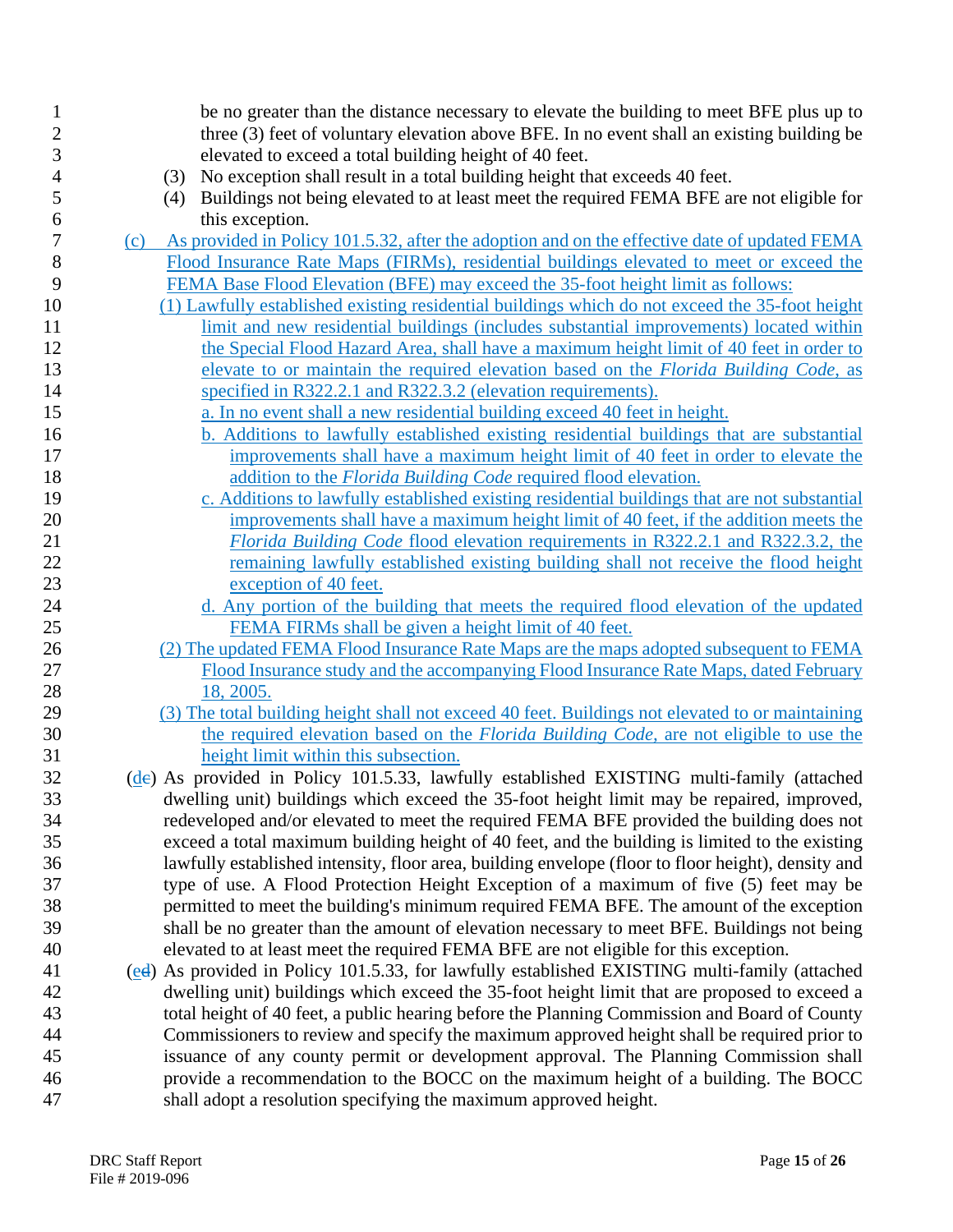| $\mathbf{1}$     |                  | (1) For lawfully established EXISTING multi-family (attached dwelling unit) buildings that           |
|------------------|------------------|------------------------------------------------------------------------------------------------------|
| $\overline{c}$   |                  | are voluntarily repaired, improved, redeveloped and/or elevated to meet the building's               |
| $\mathfrak{Z}$   |                  | minimum required FEMA BFE, but will require a height exception of more than five (5)                 |
| $\overline{4}$   |                  | feet, a Flood Protection Height Exception exceeding the 35-foot height limit may be                  |
| 5                |                  | provided by the BOCC based on the following criteria:                                                |
| 6                |                  | The flood zone of the parcel;<br>a.                                                                  |
| $\boldsymbol{7}$ |                  | The number of dwelling units lawfully established and an analysis of the number of<br>b.             |
| $8\,$            |                  | dwelling units which may not be able to redevelop on the subject parcel without a                    |
| 9                |                  | height exception;                                                                                    |
| 10               |                  | The physical characteristics of the existing building and parcel;<br>c.                              |
| 11               |                  | The susceptibility of the existing building and its contents to flood damage and the<br>d.           |
| 12               |                  | effects of such damage on the property owner;                                                        |
| 13               |                  | The possibility that materials from the existing building may be swept onto other<br>e.              |
| 14               |                  | lands to the injury of others;                                                                       |
| 15               |                  | The availability of alternate solutions;<br>f.                                                       |
| 16               |                  | If the new proposed building height will result in increased flood risk; result in<br>g.             |
| 17               |                  | additional threats to public safety; result in extraordinary public expense; create                  |
| 18               |                  | nuisance; or cause fraud on or victimization of the public; and                                      |
| 19               |                  | Community character.<br>h.                                                                           |
| 20               |                  | Buildings not being elevated to at least meet the required FEMA BFE are not eligible<br>i.           |
| 21               |                  | for this exception.                                                                                  |
| 22               | (2)              | A BOCC resolution shall specify the findings of criteria of $(d)(1)$ a. through i. (above)           |
| 23               |                  | and specify the approved maximum total height for the proposed building.                             |
| 24               |                  |                                                                                                      |
| 25               |                  |                                                                                                      |
| 26               |                  | IV. CONSISTENCY WITH THE MONROE COUNTY LAND DEVELOPMENT CODE                                         |
| 27               |                  |                                                                                                      |
| 28               |                  | The proposed amendment is consistent with one or more of the required provisions of LDC Section 102- |
| 29               | $158(d)(7)(b)$ : |                                                                                                      |
| 30               |                  |                                                                                                      |
| 31               |                  | 1. Changed projections (e.g., regarding public service needs) from those on which the text or        |
| 32               |                  | boundary was based;                                                                                  |
| 33               | N/A              |                                                                                                      |
| 34               |                  |                                                                                                      |
| 35               |                  | 2. Changed assumptions (e.g., regarding demographic trends);                                         |
| 36               | N/A              |                                                                                                      |
| 37               |                  |                                                                                                      |
| 38               |                  | 3. Data errors, including errors in mapping, vegetative types and natural features described in      |
| 39               |                  | volume 1 of the plan;                                                                                |
| 40               | N/A              |                                                                                                      |
| 41               |                  |                                                                                                      |
| 42               | 4. New issues;   |                                                                                                      |
| 43               |                  |                                                                                                      |
| 44               |                  | On December 27, 2019, FEMA issued Preliminary Flood Insurance Rate Maps (FIRMs) and a                |
| 45               |                  | Flood Insurance Study (FIS) report for Monroe County, Florida. FEMA issued the required              |
| 46               |                  | notices in the Federal Register and local newspapers for the FIRMs and a Flood Insurance Study       |
| 47               |                  | (FIS) report for Monroe County, Florida. The 90-day appeal period for Monroe County                  |
| 48               |                  | commenced on March 19, 2021 and ended on June 17, 2021. Monroe County submitted its appeal           |
|                  |                  |                                                                                                      |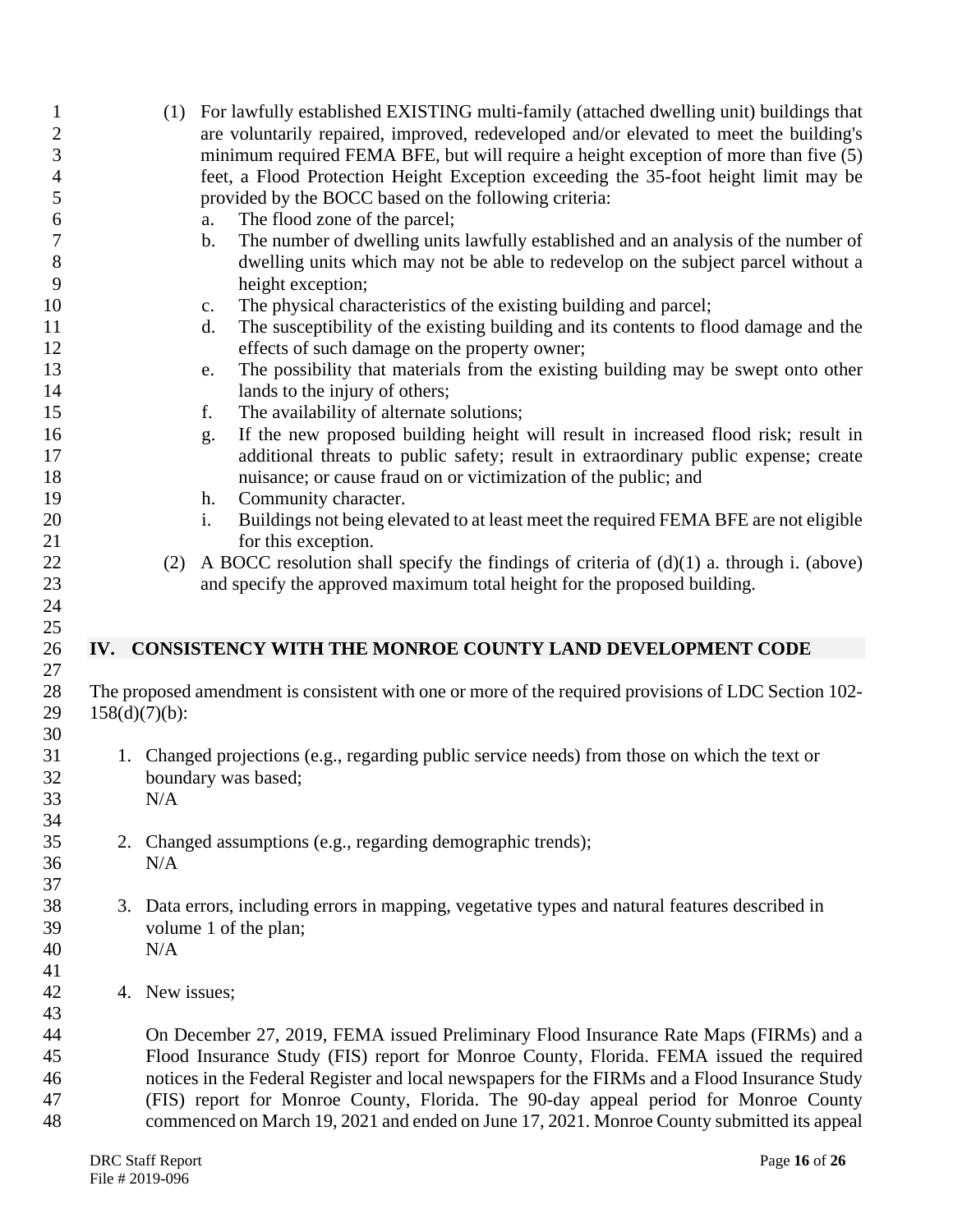of the preliminary FEMA Flood Insurance Rate Maps and Flood Insurance Study on June 11, 2 2021. The appeal is ongoing.

 Once FEMA reviews and processes all appeals, the agency will issue a Letter of Final Determination (LFD) and publish the final FIRMS. The County anticipates the Final FIRMs will most likely become effective sometime in 2022-2024. When FEMA issues a Letter of Final Determination (LFD), which is a letter to the County that the updated FIRM will become effective in 6 months, the County must formally adopt the FIRMs and must adopt a compliant floodplain management ordinance by the map effective date to remain a participant in good standing in the NFIP.

 Along with the adoption of the Final FIRMs, the County will need make updates to both the Comprehensive Plan and Land Development Code and Code or Ordinances to provide regulations to implement and conform to the updated FIRMs.

The proposed amendments to the maximum height limitations are proposed to address:

- 1. The vertical datum conversions from the National Geodetic Vertical Datum of 1929 (NGVD29) to the North American Vertical Datum of 1988 (NAVD88) with the updated FEMA Flood Insurance Rate Maps. While there is no set conversion factor, as it varies throughout Monroe County, on average there is -1.5 foot conversion.
- 2. The potential for flood zone changes and base flood elevation changes within the updated FEMA Flood Insurance Rate Maps, including the new boundary for the Limit of Moderate Wave Action (LiMWA) with the requirement that properties within the 24 boundary be built to VE Zone construction standards.
- 3. The proposed higher standard technical amendment to the Florida Building Code included with Monroe County Code of Ordinances, Chapter 6 - Buildings and Construction, to require the building elevation to be three (3ft) above the base flood elevation (e.g. 3ft of freeboard).
- 5. Recognition of a need for additional detail or comprehensiveness; or

 The County is proposing amendments to Monroe County 2030 Comprehensive Plan Policy 101.5.32 is to amend the height limit to 40ft for lawfully established existing residential buildings which do not exceed the 35-foot height limit and new residential buildings (includes substantial improvements) in order for these buildings to elevate to or maintain the required elevation based on the Florida Building Code and updated FEMA Flood Insurance Rate Maps.

 The proposed text amendments to Section 138-24 are necessary to be consistent with the proposed comprehensive plan amendments. Sections 163.3194 and 163.3201, F.S., require land development regulations to be consistent with and implement the Comprehensive Plan.

- 6. Data updates;
- N/A

 **In no event shall an amendment be approved which will result in an adverse community change to the planning area in which the proposed development is located or to any area in accordance with a livable communikeys master plan pursuant to findings of the board of county commissioners.**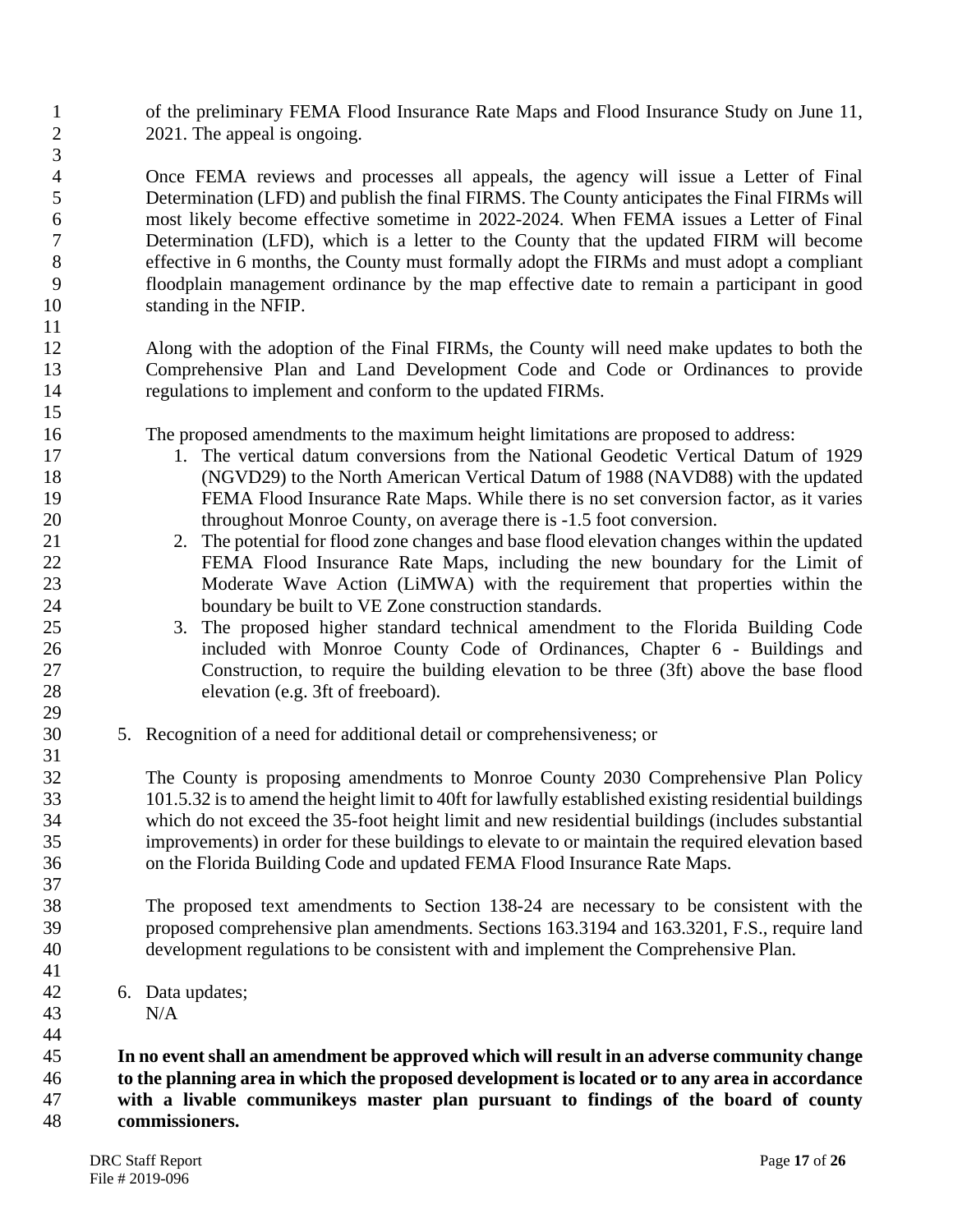2 The proposed text amendment is not anticipated to have an adverse community change.

 The amendment is intended to comply with FEMA requirements, maintain the County's participation in the NFIP, maintain/achieve CRS ratings that continue to provide a discount on flood insurance, provide property owners with a 5ft increase in the height limit to elevate a building above base flood elevation and reduce or avoid future flood losses and reduce their flood insurance premiums.

## 10 **V. CONSISTENCY WITH THE MONROE COUNTY COMPREHENSIVE PLAN, THE**  11 **PRINCIPLES FOR GUIDING DEVELOPMENT, AND FLORIDA STATUTES.**

#### 13 **A. The proposed amendment is consistent with the Goals, Objectives and Policies of the Monroe**  14 **County 2030 Comprehensive Plan. Specifically, it furthers:**

16 **GOAL 101:** Monroe County shall manage future growth to enhance the quality of life, ensure the safety of 17 County residents and visitors, and protect valuable natural resources.

 $\frac{18}{19}$ 19 **Policy 101.5.30:** In order to preserve the existing community character and natural environment, Monroe County shall limit the height of structures including landfills to 35 feet. Height is defined as the vertical 20 County shall limit the height of structures including landfills to 35 feet. Height is defined as the vertical distance between grade and the highest part of any structure, including mechanical equipment, but excluding distance between grade and the highest part of any structure, including mechanical equipment, but excluding 22 spires and/or steeples on structures used for institutional and/or public uses only; chimneys; radio and/or<br>23 television antennas: flagpoles: solar apparatus: utility poles and/or transmission towers: and certain anten 23 television antennas; flagpoles; solar apparatus; utility poles and/or transmission towers; and certain antenna<br>24 supporting structures with attached antennas and/or collocations. However, in no event shall any of the supporting structures with attached antennas and/or collocations. However, in no event shall any of the 25 exclusions enumerated above be construed to permit any habitable or usable space to exceed the applicable<br>26 height limitations, except as specifically permitted in Policies 101.5.31, 101.5.32 and 101.5.33. In the case height limitations, except as specifically permitted in Policies 101.5.31, 101.5.32 and 101.5.33. In the case of 27 airport districts, there shall be no exceptions to the 35-foot height limitation.

28 29 **Policy 101.5.32:** Within 1 year of the effective date of this policy, Monroe County shall adopt Land<br>30 Development Regulations which provide a Flood Protection Height Exception to Policy 101.5.30 to promote 30 Development Regulations which provide a Flood Protection Height Exception to Policy 101.5.30 to promote public health, safety and general welfare: allow adaptation to coastal flooding, storm surge and other hazards: public health, safety and general welfare; allow adaptation to coastal flooding, storm surge and other hazards; 32 protect property from flooding and minimize damages; minimize public and private losses due to flooding;<br>33 minimize future expenditures of public funds for flood control projects and for recovery from flood events; 33 minimize future expenditures of public funds for flood control projects and for recovery from flood events;<br>34 and mitigate rising flood insurance premiums. A Flood Protection Height Exception of up to a maximum of 34 and mitigate rising flood insurance premiums. A Flood Protection Height Exception of up to a maximum of five (5) feet above the 35-foot height limit shall be provided to allow lawfully existing buildings to be 35 five (5) feet above the 35-foot height limit shall be provided to allow lawfully existing buildings to be voluntarily elevated up to three (3) feet above FEMA base flood elevation: and a flood protection height 36 voluntarily elevated up to three (3) feet above FEMA base flood elevation; and a flood protection height exception of a maximum of three (3) feet above the 35-foot height limit shall be provided to allow new (new 37 exception of a maximum of three (3) feet above the 35-foot height limit shall be provided to allow new (new<br>38 construction or substantially improved) buildings to voluntarily elevate up to three (3) feet above FEMA bas 38 construction or substantially improved) buildings to voluntarily elevate up to three (3) feet above FEMA base<br>39 flood elevation. These exceptions are in order to promote flood protection, minimize flood damage, reduce 39 flood elevation. These exceptions are in order to promote flood protection, minimize flood damage, reduce flood insurance premiums and minimize future expenditures of public funds for recovery from flood events. flood insurance premiums and minimize future expenditures of public funds for recovery from flood events. 41 In no case shall a Flood Protection Height Exception result in a new building exceeding a maximum height 42 of 38 feet or a lawfully existing building exceeding a maximum height of 40 feet.

43 **Policy 101.5.33:** Within 1 year of the effective date of this policy, Monroe County shall adopt Land 45 Development Regulations which provide a Flood Protection Height Exception for lawfully established 46 existing buildings which exceed the 35-foot height limit, to promote public health, safety and general welfare; 47 allow adaptation to coastal flooding, storm surge and other hazards; protect property from flooding and 48 minimize damages; minimize public and private losses due to flooding; minimize future expenditures of public funds for flood control projects and for recovery from flood events; and mitigate rising flood insurance 49 public funds for flood control projects and for recovery from flood events; and mitigate rising flood insurance<br>50 premiums. A lawfully established existing building may be repaired, improved, redeveloped and/or elevate premiums. A lawfully established existing building may be repaired, improved, redeveloped and/or elevated

1

3

9

12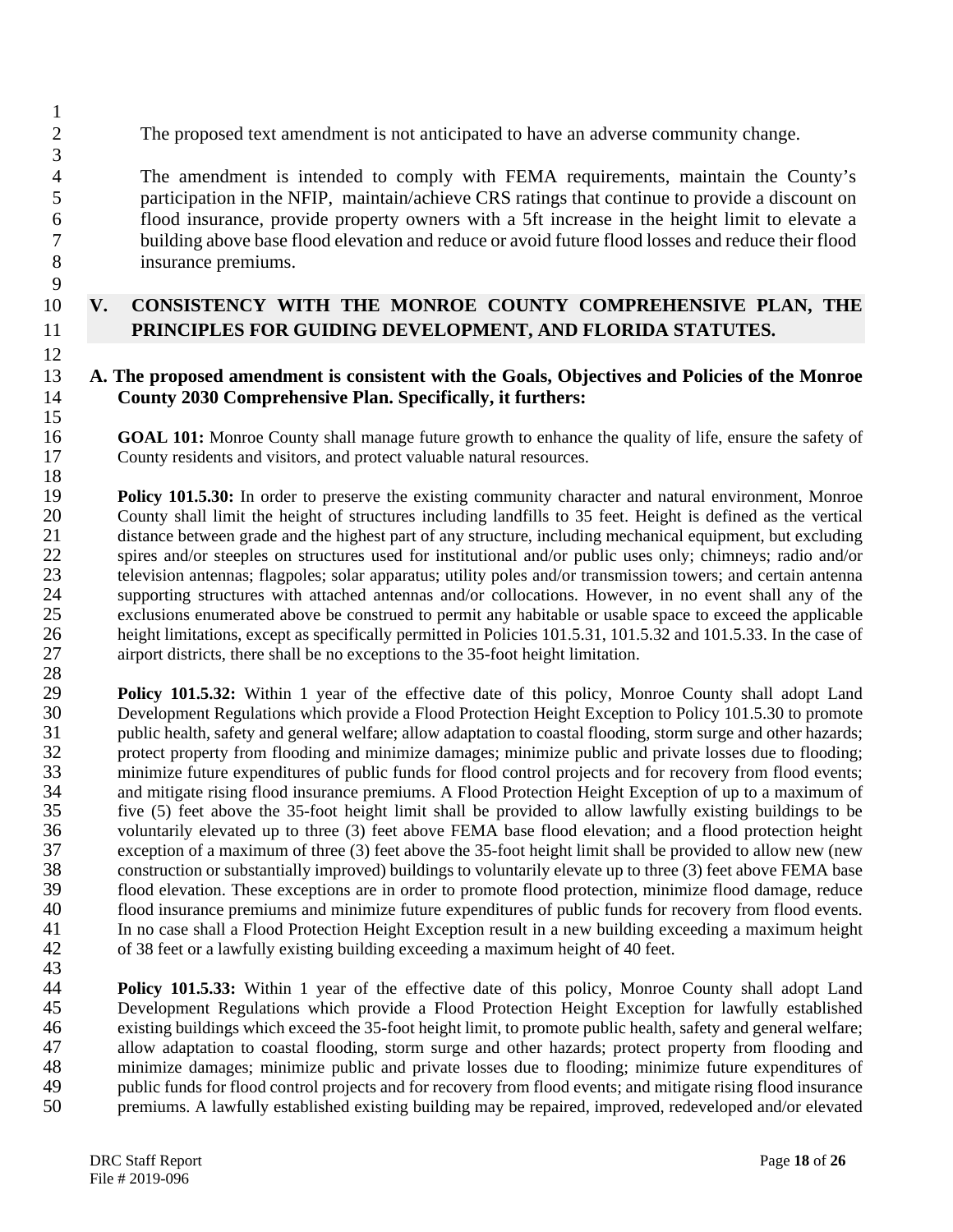1 to meet required FEMA base flood elevation (BFE) provided the building does not exceed a total maximum<br>2 building height of 40 feet, and the building is limited to the existing lawfully established intensity, floor area, building height of 40 feet, and the building is limited to the existing lawfully established intensity, floor area, 3 building envelope (floor to floor height), density and type of use. For lawfully established existing buildings 4 that are proposed to exceed a total height of 40 feet, a public hearing before the Planning Commission and the<br>5 Board of County Commissioners shall be required to review and specify the maximum approved height prior 5 Board of County Commissioners shall be required to review and specify the maximum approved height prior<br>6 to issuance of any county permit or development approval. The Planning Commission shall provide a 6 to issuance of any county permit or development approval. The Planning Commission shall provide a 7 recommendation to the BOCC on the maximum height of a building. The BOCC shall adopt a resolution specifying the maximum approved height. specifying the maximum approved height.

 $\frac{9}{10}$ 10 **Policy 101.9.5:** Existing manufactured homes which are damaged or destroyed so as to require substantial improvement shall be required to meet the most recent HUD standards, and the floodplain management 11 improvement shall be required to meet the most recent HUD standards, and the floodplain management standards set forth by FEMA. standards set forth by FEMA.  $\frac{13}{14}$ 

14 **Objective 101.10:** Monroe County shall provide for drainage and stormwater management so as to protect real and personal property and to protect and improve water quality. real and personal property and to protect and improve water quality.

17 **Policy 101.12.3:** Monroe County shall coordinate the siting of new public facilities with the appropriate local, state and federal agencies to resolve potential regulatory conflicts and ensure compliance with all appli 18 state and federal agencies to resolve potential regulatory conflicts and ensure compliance with all applicable state and federal regulations. state and federal regulations.

21 **Objective 101.14:** Monroe County shall maintain land development regulations which direct future growth away from areas within the Coastal High Hazard Area (CHHA). away from areas within the Coastal High Hazard Area (CHHA).

24 **GOAL 102:** Monroe County shall direct future growth to lands which are most suitable for development and shall encourage conservation and protection of environmentally sensitive lands (wetlands, beach berm and shall encourage conservation and protection of environmentally sensitive lands (wetlands, beach berm and 26 tropical hardwood hammock).

**Policy 102.1.1:** The County shall protect submerged lands and wetlands. The open space requirement shall be one hundred (100) percent of the following types of wetlands: 29 be one hundred (100) percent of the following types of wetlands:<br>30 1. submerged lands

- 1. submerged lands
- 
- 31 2. mangroves<br>32 3. salt ponds 3. salt ponds
- 33 4. fresh water wetlands
	-
- 34 5. fresh water ponds<br>35 6. undisturbed salt m

35 6. undisturbed salt marsh and buttonwood wetlands<br>36 Allocated density (dwelling units per acre) shall be assigned 36 Allocated density (dwelling units per acre) shall be assigned to freshwater wetlands and undisturbed salt marsh 37 and buttonwood wetlands only for use as transferable development rights (TDRs) away from these habitats.<br>38 Submerged lands, salt ponds, freshwater ponds, and mangroves shall not be assigned any density or intensity. Submerged lands, salt ponds, freshwater ponds, and mangroves shall not be assigned any density or intensity.

39 40 **Objective 102.3:** Monroe County shall maintain land development regulations which will direct new development to areas having appropriate topography and soil conditions and to where site disturbance and 41 development to areas having appropriate topography and soil conditions and to where site disturbance and<br>42 man's activities will have fewer adverse effects on natural vegetation, terrestrial wildlife, natural landforms 42 man's activities will have fewer adverse effects on natural vegetation, terrestrial wildlife, natural landforms and marine resources and marine resources.

44<br>45

16

 $\frac{20}{21}$ 

23

 $\frac{27}{28}$ 

**Objective 102.7:** Monroe County shall take actions to discourage new private development in areas 46 designated as units of the Coastal Barrier Resources System (CBRS). 47

**Objective 105.1:** Monroe County shall continue to implement smart growth initiatives in conjunction with its<br>49 Livable CommuniKevs and Land Acquisition Programs which promote innovative and flexible development 49 Livable CommuniKeys and Land Acquisition Programs which promote innovative and flexible development<br>50 rocesses to preserve the natural environment, maintain and enhance the community character and quality of 50 processes to preserve the natural environment, maintain and enhance the community character and quality of life, redevelop blighted commercial and residential areas, remove barriers to design concepts, reduce sprawl. 51 life, redevelop blighted commercial and residential areas, remove barriers to design concepts, reduce sprawl,<br>52 and direct future growth to appropriate infill areas. and direct future growth to appropriate infill areas.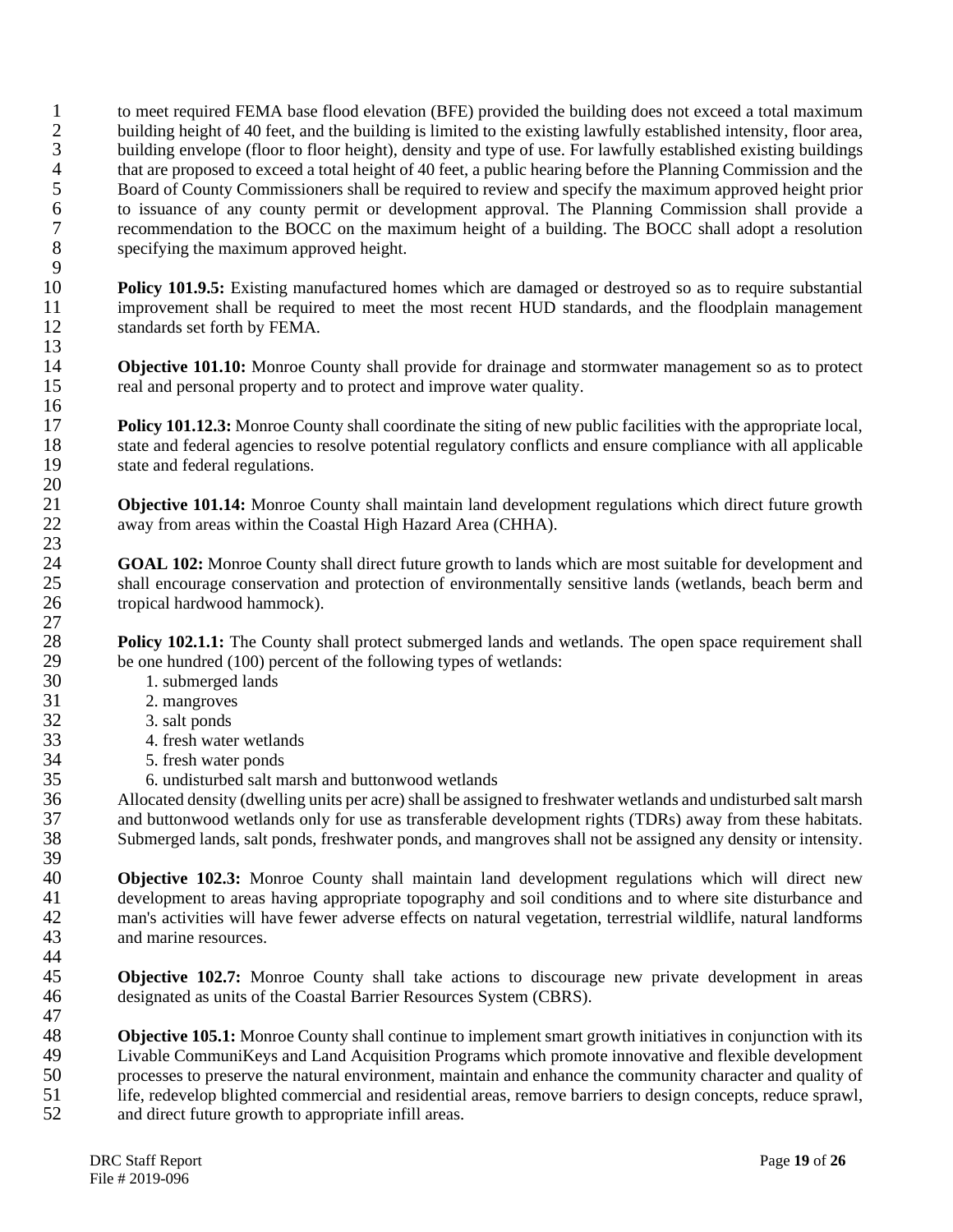- 2 **GOAL 202:** The environmental quality of Monroe County's estuaries, nearshore waters (canals, harbors, bays, 3 lakes and tidal streams,) and associated marine resources shall be maintained and, where possible, improved 4 or restored.
- **Policy 202.4.1:** Monroe County shall support state and federal policies and regulations concerning the permitting of dredge and fill activity, except in those instances where more stringent regulations adopted by 7 permitting of dredge and fill activity, except in those instances where more stringent regulations adopted by<br>8 Monroe County shall be maintained. Monroe County shall be maintained.
- $\frac{9}{10}$ 10 **GOAL 203:** The health and integrity of living marine resources and marine habitat, including mangroves, seagrasses, coral reefs, other hard bottom communities and fisheries, shall be protected and, where possible, 11 seagrasses, coral reefs, other hard bottom communities and fisheries, shall be protected and, where possible, restored and enhanced. restored and enhanced. 13
- 14 **Objective 203.1:** Monroe County shall protect its mangrove wetlands by continuing to implement regulations which will further reduce disturbances to mangroves and which will mitigate the direct and indirect impacts which will further reduce disturbances to mangroves and which will mitigate the direct and indirect impacts 16 of development upon mangroves.
- 18 **GOAL 204:** The health and integrity of Monroe County's marine and freshwater wetlands shall be protected 19 and, where possible, restored and enhanced.
- **Policy 204.2.2:** To protect submerged lands and wetlands, the open space requirement shall be 100 percent of the following types of wetlands: 22 the following types of wetlands:<br>23 1. submerged lands:
	- 1. submerged lands;
- 24 2. mangroves;<br>25 3. salt ponds:
	- 3. salt ponds;

 $\frac{1}{2}$ 

 $\frac{5}{6}$ 

 $\frac{17}{18}$ 

 $\frac{20}{21}$ 

 $\frac{37}{38}$ 

- 26 4. fresh water wetlands;
- 27 5. fresh water ponds; and<br>28 6. undisturbed salt marsh
	-
- 28 6. undisturbed salt marsh and buttonwood wetlands.<br>29 Allocated density (dwelling units per acre) shall be assign 29 Allocated density (dwelling units per acre) shall be assigned to freshwater wetlands and undisturbed salt marsh<br>30 and buttonwood wetland only for use as transferable development rights away from these habitats. Submerg and buttonwood wetland only for use as transferable development rights away from these habitats. Submerged 31 lands, salt ponds, freshwater ponds and mangroves shall not be assigned any density or intensity. Within one<br>32 (1) year after the adoption of the 2030 Comprehensive Plan, the County shall revise the LDC to include a 32 (1) year after the adoption of the 2030 Comprehensive Plan, the County shall revise the LDC to include a 33 prohibition of development in salt ponds. 34<br>35
- **GOAL 205:** The health and integrity of Monroe County's native upland vegetation shall be protected and, where possible, enhanced. where possible, enhanced.
	- GOAL 206: Monroe County shall protect and conserve existing wildlife and wildlife habitats.
- 39<br>40 40 **Policy 206.1.4:** Monroe County shall implement a "Permit Referral Process" for review of all development that occurs within areas designated as "Species Focus Areas (SFAs)" or "Species Buffer Areas (SBAs)". The 41 that occurs within areas designated as "Species Focus Areas (SFAs)" or "Species Buffer Areas (SBAs)". The SFAs or SBAs are areas identified by the U.S. Fish and Wildlife Service (USFWS) which contain potentially 42 SFAs or SBAs are areas identified by the U.S. Fish and Wildlife Service (USFWS) which contain potentially<br>43 suitable habitat for nine federally protected species including: Eastern Indigo Spake, Key Deer, Key Largo 43 suitable habitat for nine federally protected species including: Eastern Indigo Snake, Key Deer, Key Largo<br>44 Cotton Mouse, Key Largo Woodrat, Key Tree-Cactus, Lower Keys Marsh Rabbit, Schaus Swallowtail 44 Cotton Mouse, Key Largo Woodrat, Key Tree-Cactus, Lower Keys Marsh Rabbit, Schaus Swallowtail<br>45 Butterfly, Silver Rice Rat, and Stock Island Tree Snail. Butterfly, Silver Rice Rat, and Stock Island Tree Snail. 46
- 47 Monroe County shall work cooperatively with USFWS and the Federal Emergency Management Agency 48 (FEMA) to review permit applications for compliance with the Federal Endangered Species Act through the 49 "Permit Referral Process" within the floodplain regulations. The purpose of the "Permit Referral Process" is <sup>49</sup> "Permit Referral Process" within the floodplain regulations. The purpose of the "Permit Referral Process" is<br>50 to implement regulations that will assure, consistent with the 10th Amendment to the U.S. Constitution, s 50 to implement regulations that will assure, consistent with the 10th Amendment to the U.S. Constitution, state<br>51 and county regulations, proper record retention, coordination, and notification of FEMA and USFWS 51 and county regulations, proper record retention, coordination, and notification of FEMA and USFWS regarding permit applications filed with or issued by Monroe County. 52 regarding permit applications filed with or issued by Monroe County.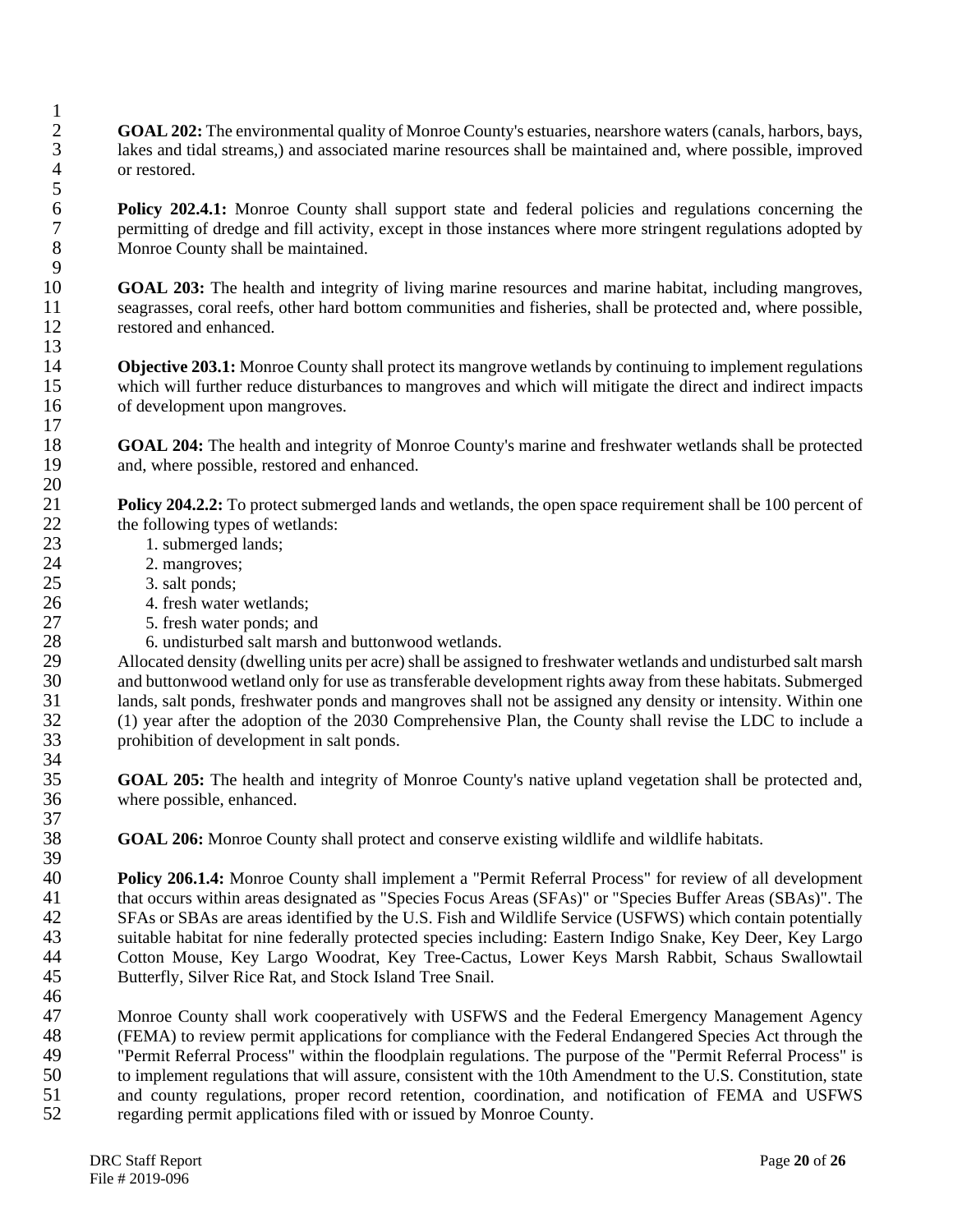$\frac{1}{2}$ **Policy 206.1.5:** Monroe County shall work cooperatively with USFWS in requiring any development permit 3 application within Critical Habitat or designated potentially suitable habitat for federally listed threatened and 4 endangered species that are not included in the USFWS April 30, 2010 Biological Opinion, and/or are not included in the species addressed under the "Permit Referral Process" in Policy 206.1.4 above, to consult 5 included in the species addressed under the "Permit Referral Process" in Policy 206.1.4 above, to consult directly with USFWS and provide authorization from USFWS to Monroe County before commencement of 6 directly with USFWS and provide authorization from USFWS to Monroe County before commencement of development. development. 8

9 **Objective 206.2:** Monroe County shall provide guidance to private landowners to reduce disturbances to wildlife species designated by the FWS as threatened or endangered. wildlife species designated by the FWS as threatened or endangered.

12 **GOAL 208:** Monroe County shall discourage private land uses on its mainland, offshore islands and undeveloped coastal barriers, and shall protect existing conservation lands from adverse impacts associated 13 undeveloped coastal barriers, and shall protect existing conservation lands from adverse impacts associated<br>14 units with private land uses on adjoining lands with private land uses on adjoining lands.

16 **GOAL 210:** The health and integrity of Monroe County's beach/berm resources shall be protected and, when 17 possible, restored and enhanced.

19 **Objective 212.5:** Monroe County shall maintain land development regulations pertaining to shoreline stabilization. stabilization

22 **GOAL 216:** Monroe County shall maintain a program of hazard mitigation and post-disaster redevelopment to increase public safety and reduce damages and public expenditures. 23 to increase public safety and reduce damages and public expenditures.

25 **Objective 216.1:** Monroe County shall maintain a program of hazard mitigation in the Coastal High Hazard 26 Area (CHHA) which reduces floodplain alteration and damage or loss due to natural disasters.

 $\frac{27}{28}$ **Policy 216.1.4:** Monroe County shall continue its policy of reviewing the current Building Code and, as appropriate, adopting structural standards and site alteration restrictions that meet or exceed the minimum 29 appropriate, adopting structural standards and site alteration restrictions that meet or exceed the minimum<br>30 EEMA requirements. The Building Code shall be reviewed and revised at least every five vears. The FEMA requirements. The Building Code shall be reviewed and revised at least every five years. The 31 recommendations of the applicable interagency hazard mitigation report shall be considered in revisions to the Code. the Code. 33

**Policy 216.1.5:** Monroe County shall continue to participate in the National Flood Insurance Program(NFIP)<br>35 Community Rating System (CRS) to the maximum extent possible and shall seek to improve its current CRS 35 Community Rating System (CRS) to the maximum extent possible and shall seek to improve its current CRS<br>36 Class rating. Class rating.

 $\frac{37}{38}$ **Policy 216.1.6:** Monroe County shall continue to enforce federal, state and local setback and elevation requirements to promote the protection and safety of life and property. Revisions to the existing setback 39 requirements to promote the protection and safety of life and property. Revisions to the existing setback<br>40 requirements contained in the land development regulations shall be considered as a means of reducing 40 requirements contained in the land development regulations shall be considered as a means of reducing property damage caused by storms. property damage caused by storms.

 $\frac{42}{43}$ **Policy 216.1.7:** Monroe County shall consider floodplain management and CHHA issues in making public acquisition decisions. acquisition decisions. 45

46 **Policy 216.1.8:** Monroe County shall require that, to the greatest extent practicable, development activity, 47 such as land clearing, grading and filling will not disturb natural drainage patterns.

48<br>49 49 **Policy 216.2.2:** Monroe County shall maintain a Post-Disaster Redevelopment Plan which specifies procedures for implementing programs for immediate repair, replacement, and cleanup, and long-term 50 procedures for implementing programs for immediate repair, replacement, and cleanup, and long-term<br>51 rebuilding and redevelopment. The plan shall also include procedures for the identification of damaged 51 rebuilding and redevelopment. The plan shall also include procedures for the identification of damaged<br>52 infrastructure and consideration of alternatives to its repair or replacement in the CHHA. infrastructure and consideration of alternatives to its repair or replacement in the CHHA.

 $\frac{11}{12}$ 

15

 $\frac{18}{19}$ 

 $\frac{21}{22}$ 

 $\frac{24}{25}$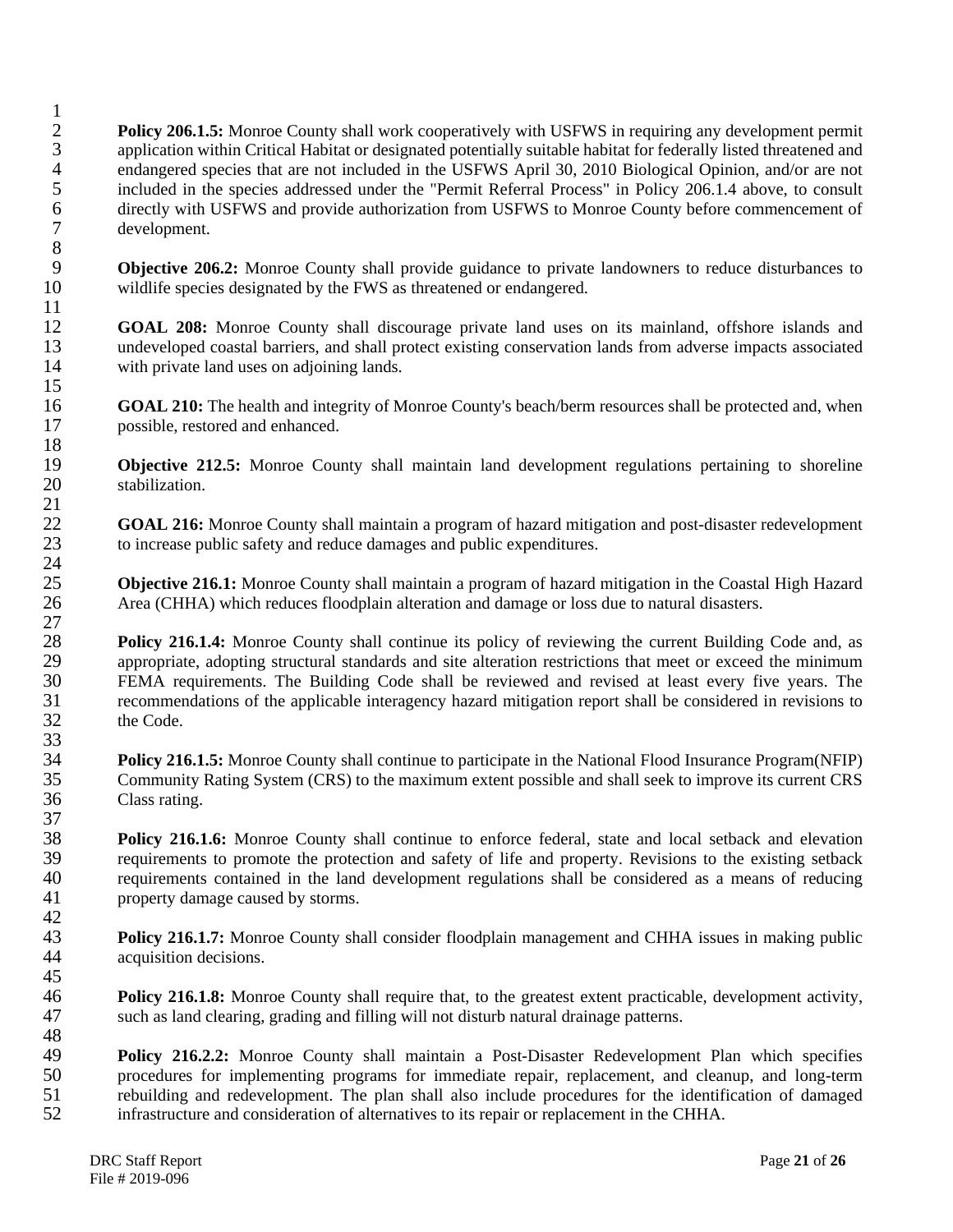**Policy 216.2.3:** The Post-Disaster Redevelopment Plan shall identify areas particularly susceptible to damage within the CHHA such as the FEMA designated V-zones and repetitive loss areas as defined by FEMA and within the CHHA such as the FEMA designated V-zones and repetitive loss areas as defined by FEMA and 4 shall specify procedures for relocating or replacing public infrastructure away from them, where feasible.

**Folicy 216.2.4:** Monroe County shall update the Post-Disaster Redevelopment Plan and coordinate with<br> **Policy 216.2.4:** Monroe County shall update the Post-Disaster Redevelopment Plan and coordinate with<br> **Policy 216.2.4:** 7 Emergency Management to include in the Local Mitigation Strategy considerations for repetitive loss and<br>8 severe repetitive loss structures and limits to redevelopment in areas within the CHHA particularly susceptible 8 severe repetitive loss structures and limits to redevelopment in areas within the CHHA particularly susceptible<br>9 severe repeated damage. to repeated damage.

 $\begin{array}{c} 10 \\ 11 \end{array}$ 11 **Objective 216.3:** Monroe County shall maintain land development regulations which directs future growth away from the Coastal High Hazard Area (CHHA). away from the Coastal High Hazard Area (CHHA).

14 **Objective 601.3:** Monroe County shall continue implementation efforts to eliminate substandard housing and to preserve, conserve and enhance the existing housing stock, including historic structures and sites. to preserve, conserve and enhance the existing housing stock, including historic structures and sites.

**Policy 601.3.1:** Monroe County shall coordinate with other County agencies to monitor housing conditions.<br>18 Standards for evaluation of the structural condition of the housing stock are summarized below: Standards for evaluation of the structural condition of the housing stock are summarized below:

- 19 Sound: Most housing units in this category are in good condition and have no visible defects. However,<br>20 some structures with slight defects are also included. 20 some structures with slight defects are also included.<br>21 Deteriorating: A housing unit in this category needs r
- 21 Deteriorating: A housing unit in this category needs more repair than would be provided in the course of regular maintenance, such as repainting. A housing unit is classified as deteriorating when its deficiencies regular maintenance, such as repainting. A housing unit is classified as deteriorating when its deficiencies 23 indicate a lack of proper upkeep.
- 24 Dilapidated (Substandard): A housing unit in this category indicates that the unit can no longer provide<br>25 safe and adequate shelter or is of inadequate original construction including being constructed below the safe and adequate shelter or is of inadequate original construction including being constructed below the 26 minimum required elevation by FEMA or the County's Floodplain Regulations.  $\frac{27}{28}$

**Policy 601.3.2:** The County Code Compliance Office and Building Department will enforce building code regulations and County ordinances governing the structural condition of the housing stock, to ensure the 29 regulations and County ordinances governing the structural condition of the housing stock, to ensure the provision of safe, decent and sanitary housing and stabilization of residential neighborhoods. provision of safe, decent and sanitary housing and stabilization of residential neighborhoods.

 $\frac{31}{32}$ 32 **GOAL 1501:** Monroe County shall coordinate with the municipalities of Key West, Key Colony Beach, Islamorada, Layton and Marathon; regional, State, and federal government agencies, nongovernmental Islamorada, Layton and Marathon; regional, State, and federal government agencies, nongovernmental 34 organizations and private organizations to exchange data and develop coordinated strategies to address energy conservation and impacts from climate change. conservation and impacts from climate change. 36

37 **Objective 1501.1:** Monroe County shall coordinate and collaborate with municipalities and other public and 38 private entities to address energy conservation strategies and unique climate change impacts, including adaptation and mitigation strategies. adaptation and mitigation strategies.

 $\begin{array}{c} 40 \\ 41 \end{array}$ 41 **Policy 1501.1.4:** Monroe County shall seek the support of agencies, such as the National Oceanic and Atmospheric Administration (NOAA), U.S. Geological Survey (USGS), Federal Emergency Management 42 Atmospheric Administration (NOAA), U.S. Geological Survey (USGS), Federal Emergency Management<br>43 Agency (FEMA), the U.S. Department of Interior, the U.S. Army Corps of Engineers (ACOE), as well as 43 Agency (FEMA), the U.S. Department of Interior, the U.S. Army Corps of Engineers (ACOE), as well as universities and not-for-profit organizations to coordinate support for updating, exchanging and analyzing 44 universities and not-for-profit organizations to coordinate support for updating, exchanging and analyzing data regarding potential changes in climate change vulnerability. data regarding potential changes in climate change vulnerability. 46

47 **Objective 1502.1:** In conjunction with future updates to the 2030 Comprehensive Plan and land development 48 regulations, the County shall update the data and assumptions related to climate change impacts to<br>49 infrastructure based on the latest scientific predictions and observed (monitored) impacts. Monroe County 49 infrastructure based on the latest scientific predictions and observed(monitored) impacts. Monroe County<br>50 shall also consider climate change impacts such as increased temperatures, sea level rise, potentially shifting 50 shall also consider climate change impacts such as increased temperatures, sea level rise, potentially shifting<br>51 habitat and ecosystem types and the need to withstand increased storm surge in evaluating public infrast 51 habitat and ecosystem types and the need to withstand increased storm surge in evaluating public infrastructure decisions. decisions.

 $\frac{1}{2}$ 

 $\frac{5}{6}$ 

13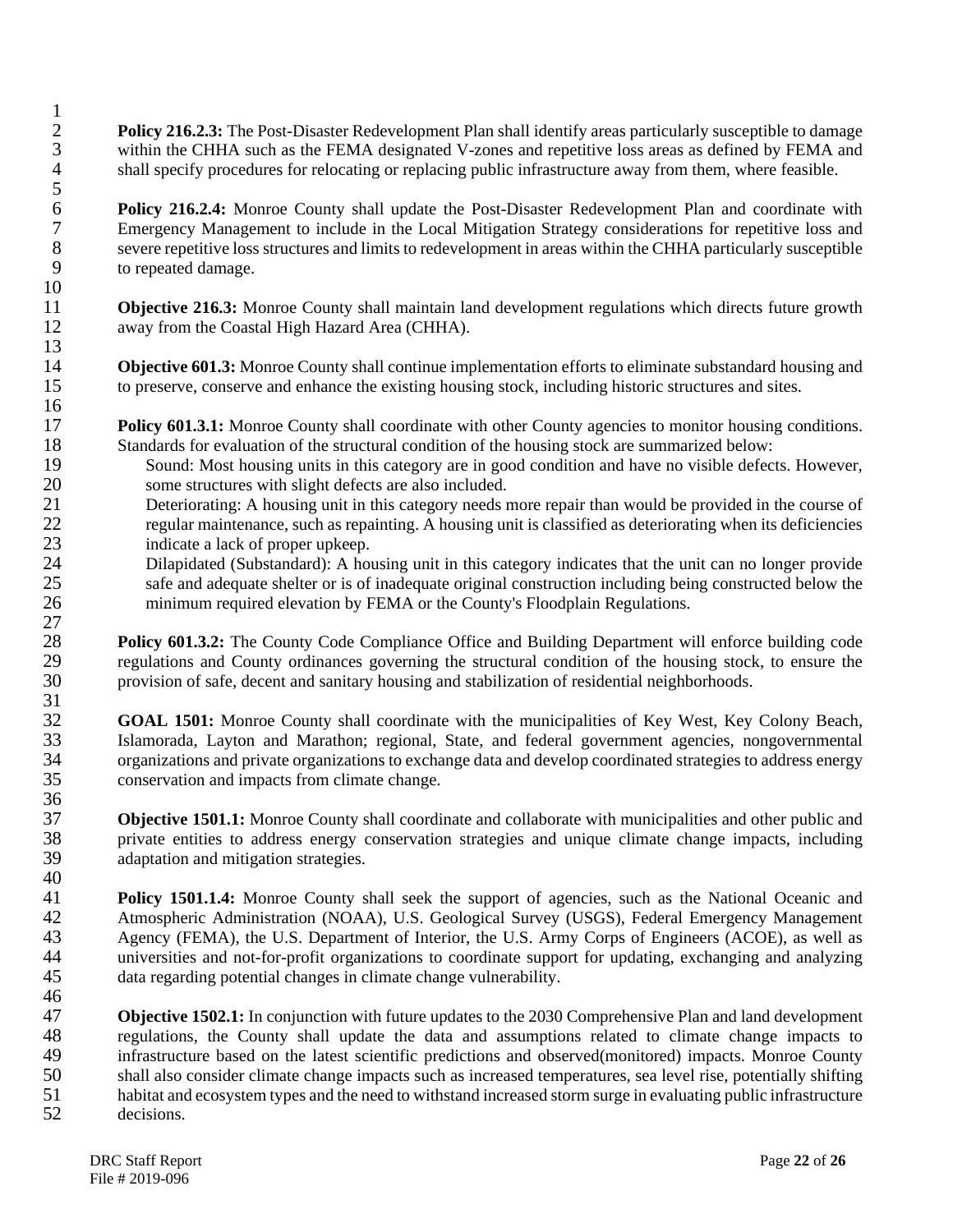**Policy 1503.1.4:** Monroe County shall review the most updated FEMA maps within one (1) year of their 3 release and evaluate floor elevation requirements, as necessary, for all new construction in vulnerable areas.

**5 Policy 1503.4.1:** Within five (5) years after the adoption of the 2030 Comprehensive Plan, Monroe County shall review its post-disaster redevelopment plan and land development regulations to include, as appropriate. 6 shall review its post-disaster redevelopment plan and land development regulations to include, as appropriate,<br>7 consideration of climate change impacts, repetitive loss structures and shoreline stabilization needs. 7 consideration of climate change impacts, repetitive loss structures and shoreline stabilization needs.

8 9 **Objective 1504.1:** Within five (5) years after the adoption of the 2030 Comprehensive Plan, the County shall revise its land acquisition and preservation policies to consider the climate change-related values of natural 10 revise its land acquisition and preservation policies to consider the climate change-related values of natural<br>11 areas for sequestering carbon and providing climate adaptation and mitigation benefits such as the resour 11 areas for sequestering carbon and providing climate adaptation and mitigation benefits such as the resource's<br>12 strategic capacity to absorb floodwaters and address coastal ecosystem migration. strategic capacity to absorb floodwaters and address coastal ecosystem migration. 13

#### 14 **B. The amendment is consistent with the Principles for Guiding Development for the Florida Keys Area,**  15 **Section 380.0552(7), Florida Statutes.**

17 For the purposes of reviewing consistency of the adopted plan or any amendments to that plan with the principles for guiding development and any amendments to the principles, the principles shall be construed 18 principles for guiding development and any amendments to the principles, the principles shall be construed as a whole and no specific provision shall be construed or applied in isolation from the other provisions. as a whole and no specific provision shall be construed or applied in isolation from the other provisions.

- 21 (a) Strengthening local government capabilities for managing land use and development so that local 22 government is able to achieve these objectives without continuing the area of critical state concern 23 designation.<br>24 (b) Protecting sl
- 24 (b) Protecting shoreline and benthic resources, including mangroves, coral reef formations, seagrass beds, wetlands, fish and wildlife, and their habitat. 25 wetlands, fish and wildlife, and their habitat.<br>26 (c) Protecting upland resources, tropical biology
- 26 (c) Protecting upland resources, tropical biological communities, freshwater wetlands, native tropical vegetation (for example, hardwood hammocks and pinelands), dune ridges and beaches, wildlife, and vegetation (for example, hardwood hammocks and pinelands), dune ridges and beaches, wildlife, and 28 their habitat.<br>29 (d) Ensuring the
- 29 (d) Ensuring the maximum well-being of the Florida Keys and its citizens through sound economic 30 development.
- 31 (e) Limiting the adverse impacts of development on the quality of water throughout the Florida Keys.
- 32 (f) Enhancing natural scenic resources, promoting the aesthetic benefits of the natural environment, and ensuring that development is compatible with the unique historic character of the Florida Keys. 33 ensuring that development is compatible with the unique historic character of the Florida Keys.
- 34 (g) Protecting the historical heritage of the Florida Keys.
- 35 (h) Protecting the value, efficiency, cost-effectiveness, and amortized life of existing and proposed major public investments, including:
- 38 1. The Florida Keys Aqueduct and water supply facilities;<br>39 2. Sewage collection, treatment, and disposal facilities;
- 39 2. Sewage collection, treatment, and disposal facilities;<br>3. Solid waste treatment, collection, and disposal facilit
- 40 3. Solid waste treatment, collection, and disposal facilities;<br>41 4. Key West Naval Air Station and other military facilities:
	- 4. Key West Naval Air Station and other military facilities;
- 42 5. Transportation facilities;
- 43 6. Federal parks, wildlife refuges, and marine sanctuaries;
- 44 7. State parks, recreation facilities, aquatic preserves, and other publicly owned properties;
- 45 8. City electric service and the Florida Keys Electric Co-op; and
- 46 9. Other utilities, as appropriate.

#### 47<br>48 48 (i) Protecting and improving water quality by providing for the construction, operation, maintenance, and replacement of stormwater management facilities: central sewage collection: treatment and disposal replacement of stormwater management facilities; central sewage collection; treatment and disposal 50 facilities; and the installation and proper operation and maintenance of onsite sewage treatment and disposal systems. disposal systems.

 $\frac{1}{2}$ 

 $rac{4}{5}$ 

 $\frac{16}{17}$ 

 $\frac{20}{21}$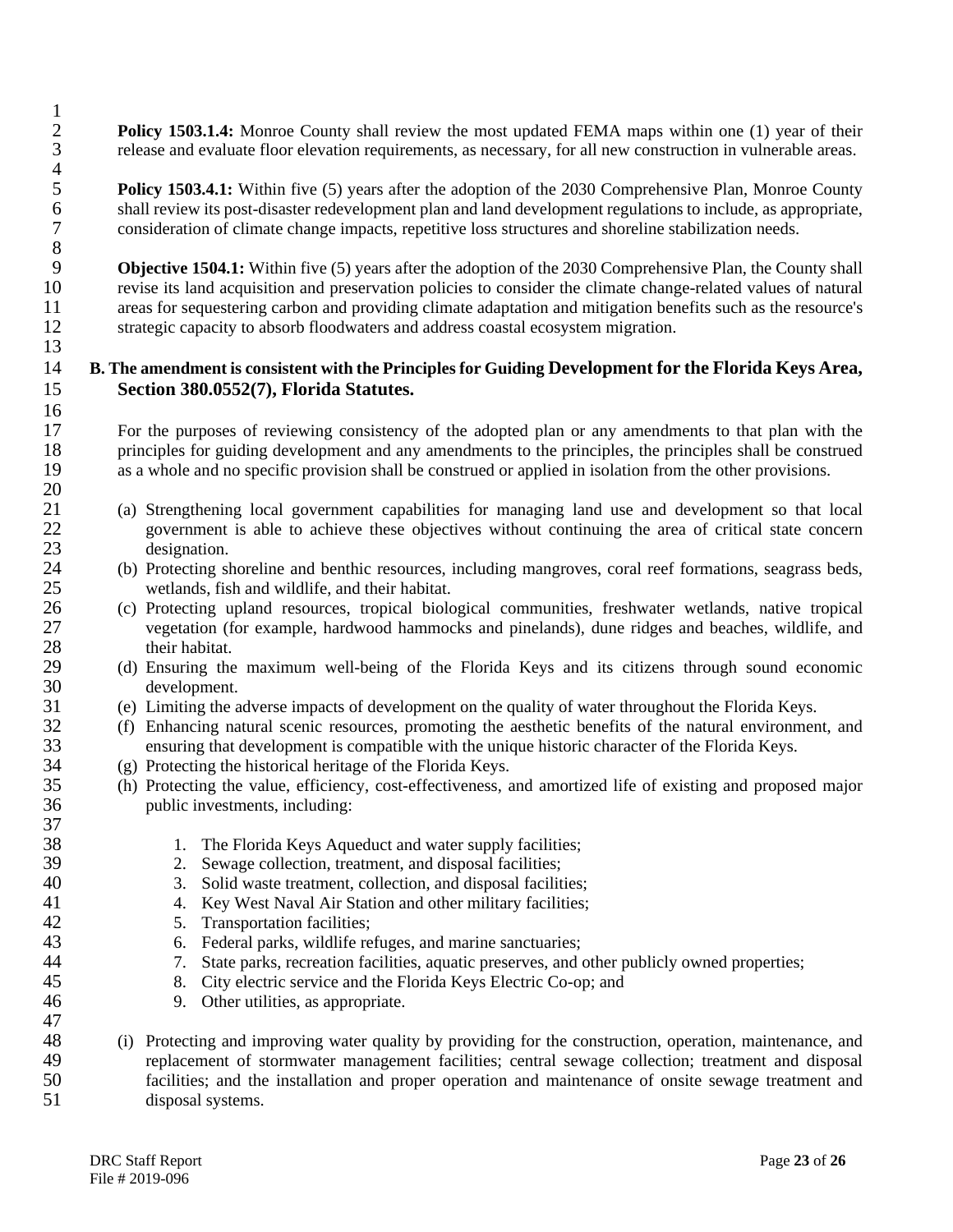- 1 (j) Ensuring the improvement of nearshore water quality by requiring the construction and operation of wastewater management facilities that meet the requirements of ss. 381.0065(4)(1) and 403.086(10), as wastewater management facilities that meet the requirements of ss.  $381.0065(4)(l)$  and  $403.086(10)$ , as 3 applicable, and by directing growth to areas served by central wastewater treatment facilities through 4 permit allocation systems.<br>5 (k) Limiting the adverse impact
- 5 (k) Limiting the adverse impacts of public investments on the environmental resources of the Florida Keys.<br>6 (1) Making available adequate affordable housing for all sectors of the population of the Florida Keys.
- 6 (l) Making available adequate affordable housing for all sectors of the population of the Florida Keys.
- 7 (m) Providing adequate alternatives for the protection of public safety and welfare in the event of a natural or 8 manmade disaster and for a postdisaster reconstruction plan.<br>9 (n) Protecting the public health, safety, and welfare of the citizen
- 9 (n) Protecting the public health, safety, and welfare of the citizens of the Florida Keys and maintaining the 10 Florida Keys as a unique Florida resource.

12 Pursuant to Section 380.0552(7) Florida Statutes, the proposed amendment is not inconsistent with the Principles for Guiding Development as a whole and is not inconsistent with any Principle. Principles for Guiding Development as a whole and is not inconsistent with any Principle.

#### 15 **C. The proposed amendment is consistent with the Part II of Chapter 163, Florida Statute (F.S.).**  16 **Specifically, the amendment furthers:**

- 163.3161(4), F.S. It is the intent of this act that local governments have the ability to preserve and enhance<br>19 resent advantages: encourage the most appropriate use of land, water, and resources, consistent with the 19 present advantages; encourage the most appropriate use of land, water, and resources, consistent with the public interest; overcome present handicaps; and deal effectively with future problems that may result public interest; overcome present handicaps; and deal effectively with future problems that may result 21 from the use and development of land within their jurisdictions. Through the process of comprehensive<br>22 flanning it is intended that units of local government can preserve, promote, protect, and improve the 22 planning, it is intended that units of local government can preserve, promote, protect, and improve the public health, safety, comfort, good order, appearance, convenience, law enforcement and fire prevention. public health, safety, comfort, good order, appearance, convenience, law enforcement and fire prevention, 24 and general welfare; facilitate the adequate and efficient provision of transportation, water, sewerage, schools, parks, recreational facilities, housing, and other requirements and services; and conserve, schools, parks, recreational facilities, housing, and other requirements and services; and conserve, 26 develop, utilize, and protect natural resources within their jurisdictions.
- 28 163.3161(6), F.S. It is the intent of this act that adopted comprehensive plans shall have the legal status set<br>29 out in this act and that no public or private development shall be permitted except in conformity with 29 out in this act and that no public or private development shall be permitted except in conformity with<br>30 comprehensive plans, or elements or portions thereof, prepared and adopted in conformity with this act. comprehensive plans, or elements or portions thereof, prepared and adopted in conformity with this act.
	- 32 163.3164(14), F.S. "Development" has the same meaning as in s. 380.04.

34 163.3177(1), F.S. – The comprehensive plan shall provide the principles, guidelines, standards, and strategies<br>35 for the orderly and balanced future economic, social, physical, environmental, and fiscal development of 35 for the orderly and balanced future economic, social, physical, environmental, and fiscal development of the area that reflects community commitments to implement the plan and its elements. These principles 36 the area that reflects community commitments to implement the plan and its elements. These principles and strategies shall guide future decisions in a consistent manner and shall contain programs and activities 37 and strategies shall guide future decisions in a consistent manner and shall contain programs and activities<br>38 to ensure comprehensive plans are implemented. The sections of the comprehensive plan containing the 38 to ensure comprehensive plans are implemented. The sections of the comprehensive plan containing the principles and strategies, generally provided as goals, objectives, and policies, shall describe how the local 39 principles and strategies, generally provided as goals, objectives, and policies, shall describe how the local 40 government's programs, activities, and land development regulations will be initiated, modified, or 41 continued to implement the comprehensive plan in a consistent manner. It is not the intent of this part to 42 require the inclusion of implementing regulations in the comprehensive plan but rather to require<br>43 identification of those programs, activities, and land development regulations that will be part of the 43 identification of those programs, activities, and land development regulations that will be part of the strategy for implementing the comprehensive plan and the principles that describe how the programs. 44 strategy for implementing the comprehensive plan and the principles that describe how the programs,<br>45 activities, and land development regulations will be carried out. The plan shall establish meaningful and activities, and land development regulations will be carried out. The plan shall establish meaningful and 46 predictable standards for the use and development of land and provide meaningful guidelines for the 47 content of more detailed land development and use regulations.

48<br>49 49 163.3177(6)(d), F.S. –A conservation element for the conservation, use, and protection of natural resources 50 in the area, include ng air, water, water recharge areas, wetlands, waterwells, estuarine marshes, soils, beaches, shores, flood plains, rivers, bays, lakes, harbors, forests, fisheries and wildlife, marine habitat, 51 beaches, shores, flood plains, rivers, bays, lakes, harbors, forests, fisheries and wildlife, marine habitat,<br>52 beaches, and other natural and environmental resources, including factors that affect energy conservation. minerals, and other natural and environmental resources, including factors that affect energy conservation.

 $\frac{11}{12}$ 

14

17

27

 $\frac{31}{32}$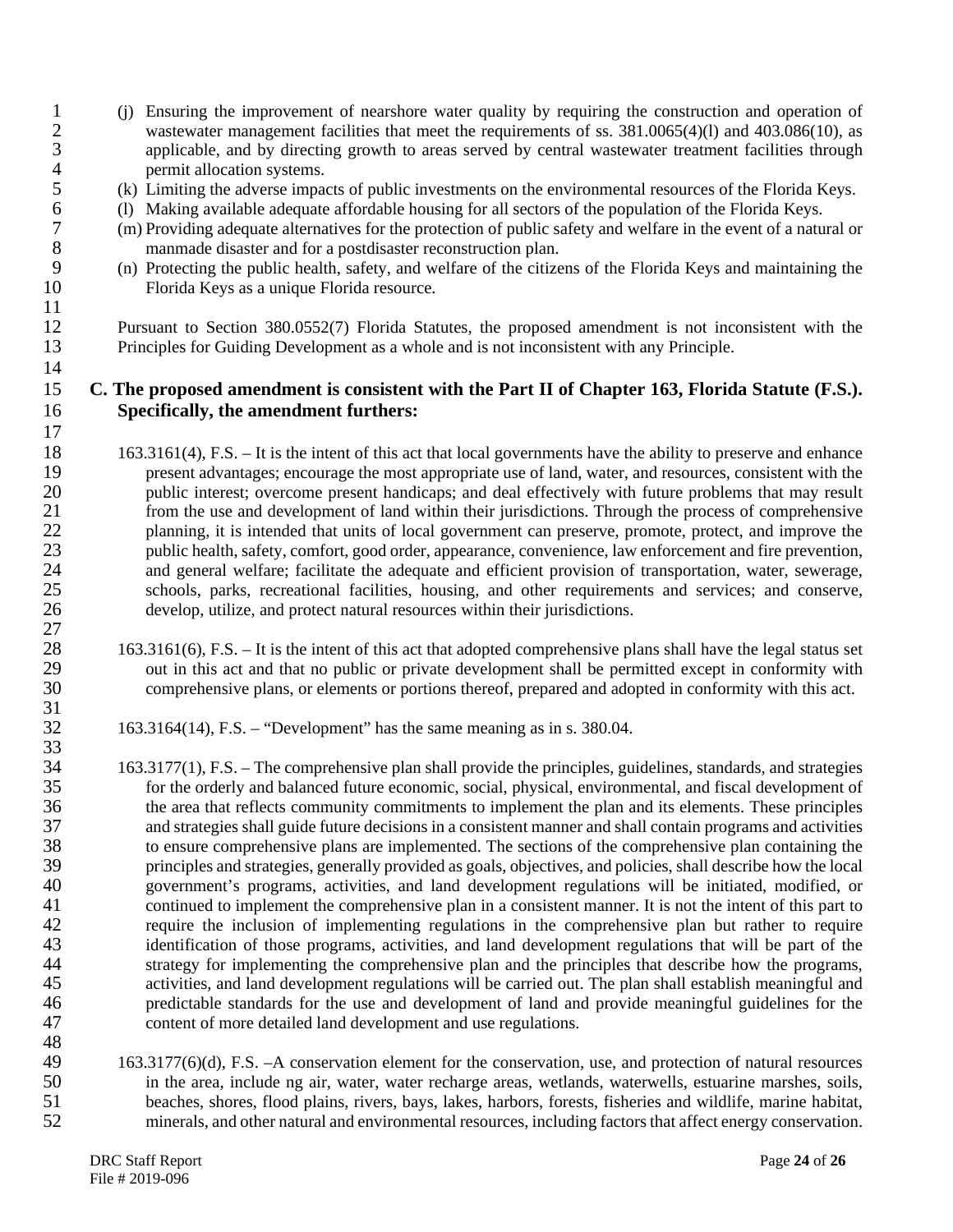- 2 163.3178(2)(a), F.S. A land use and inventory map of existing coastal uses, wildlife habitat, wetland and 3 other vegetative communities, undeveloped areas, areas subject to coastal flooding, public access routes 4 to beach and shore resources, historic preservation areas, and other areas of special concern to local 5 government.
- 7 163.3178(2)(f), F.S. A redevelopment component that outlines the principles that must be used to eliminate 8 inappropriate and unsafe development in the coastal areas when opportunities arise. The component must:<br>9 1. Include development and redevelopment principles, strategies, and engineering solutions that reduce 9 1. Include development and redevelopment principles, strategies, and engineering solutions that reduce<br>10 the flood risk in coastal areas which results from high-tide events, storm surge, flash floods, stormwater 10 the flood risk in coastal areas which results from high-tide events, storm surge, flash floods, stormwater 11
- 11 runoff, and the related impacts of sea-level rise.<br>12 2. Encourage the use of best practices devel 12 2. Encourage the use of best practices development and redevelopment principles, strategies, and engineering solutions that will result in the removal of coastal real property from flood zone designations engineering solutions that will result in the removal of coastal real property from flood zone designations
- 14 established by the Federal Emergency Management Agency.<br>15 3. Identify site development techniques and best practices t 15 3. Identify site development techniques and best practices that may reduce losses due to flooding and 16 claims made under flood insurance policies issued in this state.
- 17 4. Be consistent with, or more stringent than, the flood-resistant construction requirements in the Florida 18 Building Code and applicable flood plain management regulations set forth in 44 C.F.R. part 60.

19 5. Require that any construction activities seaward of the coastal construction control lines established 20 pursuant to s. 161.053 be consistent with chapter 161.<br>21 6. Encourage local governments to participate in the

- 21 6. Encourage local governments to participate in the National Flood Insurance Program Community<br>22 Rating System administered by the Federal Emergency Management Agency to achieve flood insurance Rating System administered by the Federal Emergency Management Agency to achieve flood insurance 23 premium discounts for their residents.
- $\frac{24}{25}$ 25 163.3194(1)(a), F.S. – After a comprehensive plan, or element or portion thereof, has been adopted in 26 conformity with this act, all development undertaken by, and all actions taken in regard to development 27 orders by, governmental agencies in regard to land covered by such plan or element shall be consistent 28 with such plan or element as adopted. with such plan or element as adopted. 29<br>30
- 163.3201, F.S. Relationship of comprehensive plan to exercise of land development regulatory authority.— 31 It is the intent of this act that adopted comprehensive plans or elements thereof shall be implemented, in part, by the adoption and enforcement of appropriate local regulations on the development of lands and part, by the adoption and enforcement of appropriate local regulations on the development of lands and 33 waters within an area. It is the intent of this act that the adoption and enforcement by a governing body of 34 regulations for the development of land or the adoption and enforcement by a governing body of a land<br>35 development code for an area shall be based on, be related to, and be a means of implementation for an 35 development code for an area shall be based on, be related to, and be a means of implementation for an adopted comprehensive plan as required by this act. adopted comprehensive plan as required by this act.
- 38 163.3202(2), F.S. Local land development regulations shall contain specific and detailed provisions necessary or desirable to implement the adopted comprehensive plan and shall at a minimum: 39 necessary or desirable to implement the adopted comprehensive plan and shall at a minimum:<br>40 (a) Regulate the subdivision of land.
- 40 (a) Regulate the subdivision of land.<br>41 (b) Regulate the use of land and wate
- 41 (b) Regulate the use of land and water for those land use categories included in the land use element and ensure the compatibility of adjacent uses and provide for open space. 42 ensure the compatibility of adjacent uses and provide for open space.<br>43 (c) Provide for protection of potable water wellfields.
- 43 (c) Provide for protection of potable water wellfields.<br>44 (d) Regulate areas subject to seasonal and periodic f
- 44 (d) Regulate areas subject to seasonal and periodic flooding and provide for drainage and stormwater management.
- 47

37

- 46 (e) Ensure the protection of environmentally sensitive lands designated in the comprehensive plan.
- 48

 $\frac{1}{2}$ 

 $\frac{6}{7}$ 

# 49 **IV. PROCESS**